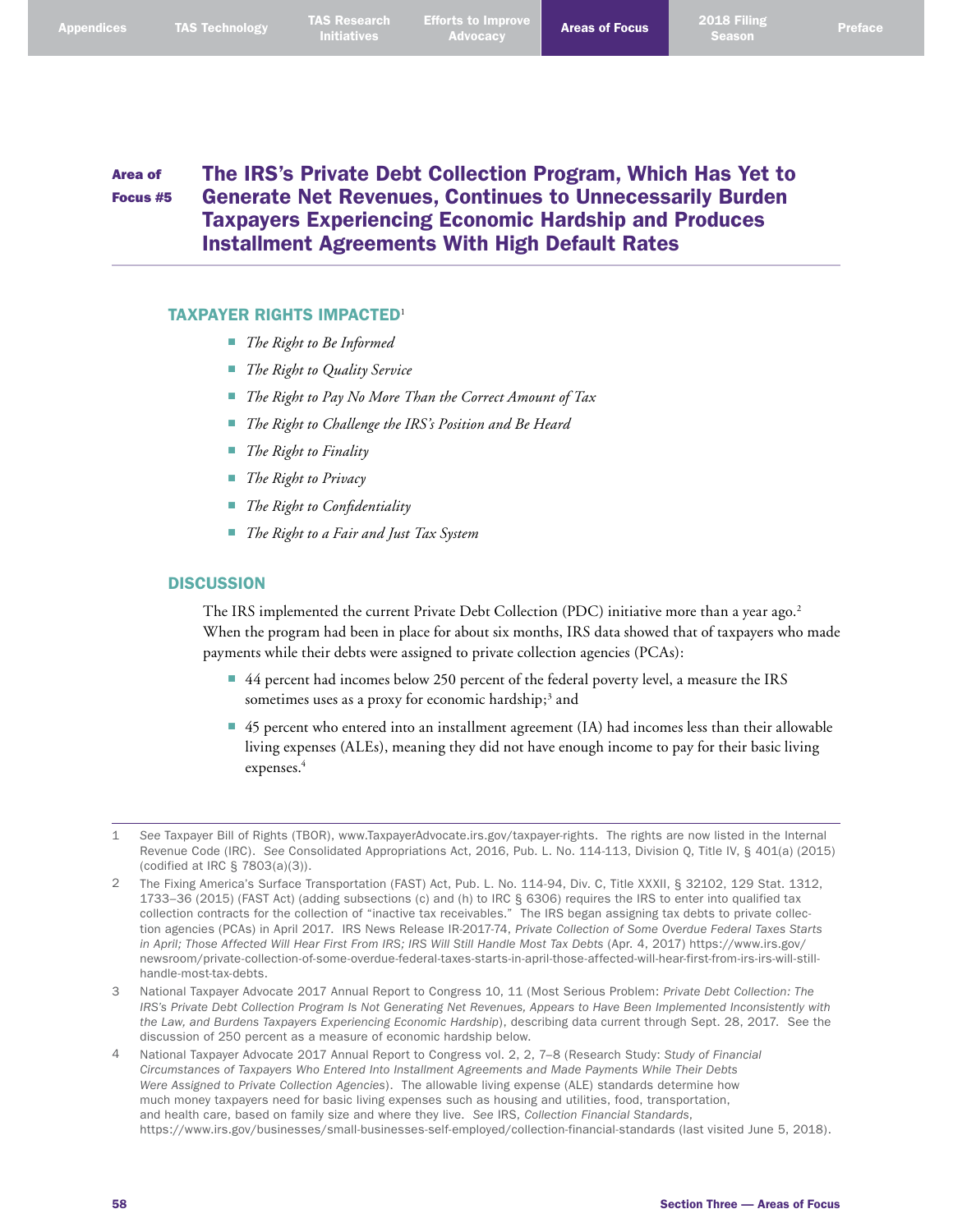Areas of Focus Efforts to Improve Advocacy

TAS Research as research and TAS Technology and Appendices

The measure of 250 percent of the federal poverty level is important. The IRS uses it to identify taxpayers who are likely to be in economic hardship. 5 Congress adopted the measure to identify taxpayers who cannot afford representation in IRS disputes and are therefore vulnerable to overreaching. 6 Recent legislation adopts the measure to excuse some taxpayers from paying user fees to enter into IAs. 7 Still more recently, on April 18, 2018, the U.S. House of Representatives, in a bipartisan vote, passed the Taxpayer First Act, H.R. 5444, which excludes taxpayers whose incomes are less than 250 percent of the federal poverty level from referral to a PCA. 8 With the clear bipartisan support of at least one House of Congress, the IRS could exercise its discretion to exclude taxpayers whose incomes are less than 250 percent of the federal poverty level from the PDC program and focus the program on those who can afford to pay, instead of people who, by the IRS's own definition, cannot afford to pay.

The PDC program continues to burden taxpayers who are likely in economic hardship. As of the second quarter of fiscal year (FY) 2018 (through March 29, 2018), IRS data shows that of taxpayers who made payments while their debts were assigned to PCAs:

- $\blacksquare$  46 percent had incomes below 250 percent of the federal poverty level;<sup>9</sup> and
- 43 percent who entered into an IA had incomes less than their ALEs.<sup>10</sup>

The PDC program appears to result in IAs with high default rates. The overall default rate for IAs that taxpayers enter into when their debts are assigned to PCAs is 28 percent. 11 The overall default rate on IAs that taxpayers enter into outside the PDC program (*i.e*., when their debts are not assigned to PCAs) is 16 percent. 12

11 CDW data as of Mar. 29, 2018, discussed below.

<sup>5</sup> For purposes of administering the IRS's automatic levy program, the Federal Payment Levy Program (FPLP), the IRS adopted 250 percent of the federal poverty level as a measure that serves as a proxy for economic hardship. The Social Security Administration (SSA) retirement income of taxpayers with incomes less than 250 percent of the federal poverty level is not subject to FPLP levies. *See* Internal Revenue Manual (IRM) 5.19.9.3.2.3, *Low Income Filter (LIF) Exclusion* (Oct. 20, 2016). *See also* U.S. Dept. of Health and Human Resources, *Poverty Guidelines* (Jan. 31, 2017), [https://aspe.hhs.gov/prior-hhs](https://aspe.hhs.gov/prior-hhs-poverty-guidelines-and-federal-register-references)[poverty-guidelines-and-federal-register-references](https://aspe.hhs.gov/prior-hhs-poverty-guidelines-and-federal-register-references) (last visited June 5, 2018), showing that the poverty level for a single person in 2017 was \$12,060 and \$12,140 in 2018.

<sup>6</sup> To assist taxpayers with incomes below 250 percent of the federal poverty level, Congress enacted IRC § 7526 to authorize funding for the Low Income Taxpayer Clinic (LITC) grant program. LITCs represent low income taxpayers in controversies with the IRS and conduct education and outreach to taxpayers who speak English as a second language.

<sup>7</sup> Bipartisan Budget Act of 2018, Pub. L. No. 115-123, § 41105, 132 Stat. 64, 157 (Feb. 9, 2018).

<sup>8</sup> Taxpayer First Act, H.R. 5444, § 305, 115th Cong. (April. 17, 2018). This bipartisan bill passed with a recorded vote of 414-0. *See* H.R. 5444: Taxpayer First Act,<https://www.govtrack.us/congress/votes/115-2018/h146> (last visited June 5, 2018).

<sup>9</sup> Compliance Data Warehouse (CDW) data as of Mar. 29, 2018. We used data from two sources to determine taxpayers' income: the income shown on the taxpayer's most recently filed 2016-2017 individual federal income tax return; and, if the taxpayer did not file a 2016 or 2017 return, the taxpayer's income from the Information Returns Master File (IRMF) wage and Form 1099 income (for example, SSA, miscellaneous, interest, dividend, Individual Retirement Account (IRA), and pension income) for 2017.

<sup>10</sup> *See* IRS, *Collection Financial Standards*, [https://www.irs.gov/businesses/small-businesses-self-employed/collection](https://www.irs.gov/businesses/small-businesses-self-employed/collection-financial-standards)[financial-standards](https://www.irs.gov/businesses/small-businesses-self-employed/collection-financial-standards) (last visited June 5, 2018), using ALEs for 2017. As discussed below, 20,862 taxpayers made payments while their debts were assigned to PCAs. Of these taxpayers, 9,819 entered into an IA; the incomes of 4,236, or 43 percent, were less than their ALEs.

<sup>12</sup> IRS, Collection Activity Report, *Installment Agreement (IA) Default Report FY 2017 For 12 Month Period Ending Cycle: 201739*, discussed below.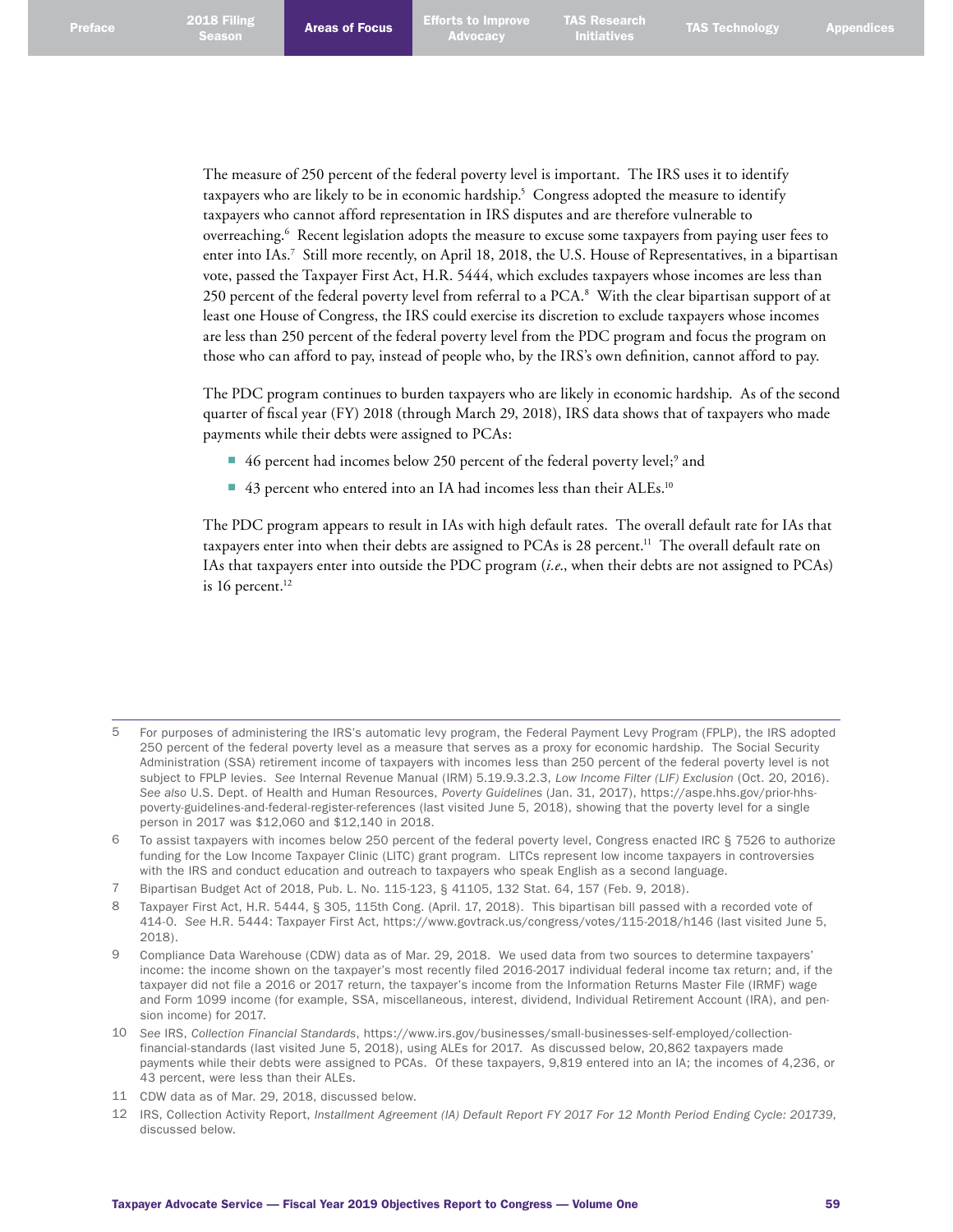According to the IRS, the PDC program generated net revenue in FY 2018 but has yet to break even.<sup>13</sup> About two percent of the dollars assigned for collection have been collected thus far. 14 To date, the IRS has assigned the debts of 304,444 taxpayers to PCAs. 15 The IRS plans to assign between 700,000 to 800,000 debts to PCAs in calendar year 2018 but does not yet have projections of PDC program revenues and costs. 16

# The PDC Program Continues to Burden Taxpayers Who Are Likely Experiencing Economic **Hardship**

Figure 3.5.1 summarizes the incomes of taxpayers who made commissionable payments while their debts were assigned to a PCA since the program's inception. 17

# FIGURE 3.5.1, Income of 20,862 Taxpayers Who Made Payments While Their Debts Were Assigned to PCAs, Compared to the Federal Poverty Level and Dollars Collected, Program Inception April 10, 2017 Through March 29, 2018

|                                                                                     | <b>Total Number</b><br>of Taxpayers<br><b>Who Made</b><br><b>Payments</b> | Percent of<br><b>Taxpayers</b><br><b>Who Made</b><br><b>Payments</b> | <b>Dollars</b><br><b>Collected</b> | Percent<br>of Dollars<br><b>Collected</b> |
|-------------------------------------------------------------------------------------|---------------------------------------------------------------------------|----------------------------------------------------------------------|------------------------------------|-------------------------------------------|
| <b>Below Federal Poverty Level</b>                                                  | 5.221                                                                     | 25%                                                                  | \$7,153,897                        | 17%                                       |
| At or Above Federal Poverty Level and Below<br>250 Percent of Federal Poverty Level | 4.356                                                                     | 21%                                                                  | \$5,840,930                        | 14%                                       |
| Subtotal, Below 250 Percent Federal<br><b>Poverty Level</b>                         | 9.577                                                                     | 46%                                                                  | \$12.994.827                       | 31%                                       |
| At or Above 250 Percent Federal Poverty<br>Level                                    | 11.285                                                                    | 54%                                                                  | \$29,424,310                       | 69%                                       |
| <b>Overall</b>                                                                      | 20.862                                                                    | 100%                                                                 | \$42,419.137                       | 100%                                      |

As Figure 3.5.1 demonstrates, almost a third of the PDC program dollars collected were from taxpayers with incomes less than 250 percent of the federal poverty level. *The median income of the 5,221 taxpayers whose incomes were below the federal poverty level was \$1,457.* The median income of the 4,356 taxpayers whose incomes were at or above the federal poverty level and less than 250 percent of the federal poverty level was \$23,340.

<sup>13</sup> Private Debt Collection (PDC) Program Scorecard from program for fiscal year (FY) 2018 through Mar. 15, 2018, showing total revenues/collection of \$28,861,647 and total costs of \$10,262,248 for FY 2018, and showing total revenue/collections of \$35,443,592 and total costs of \$45,583,324 from the start of the program through Mar. 15, 2018.

<sup>14</sup> PDC Program Scorecard from program for FY 18 through Mar. 15, 2018, showing \$1,434,052,408 of receivables were assigned in FY 18 (of which two percent were collected), and \$2,353,645,787 were assigned from the start of the program through Mar. 15, 2018 (of which 1.5 percent were collected).

<sup>15</sup> PDC Program Scorecard from program for the start of the program through Mar. 15, 2018.

<sup>16</sup> IRS response to TAS information request (Apr. 10, 2018).

<sup>17</sup> Under IRC § 6306(e)(1), the IRS is authorized to pay commissions to PCAs of up to 25 percent of the amount collected. Generally, payments taxpayers make more than ten days after their accounts are assigned to a PCA are commissionable.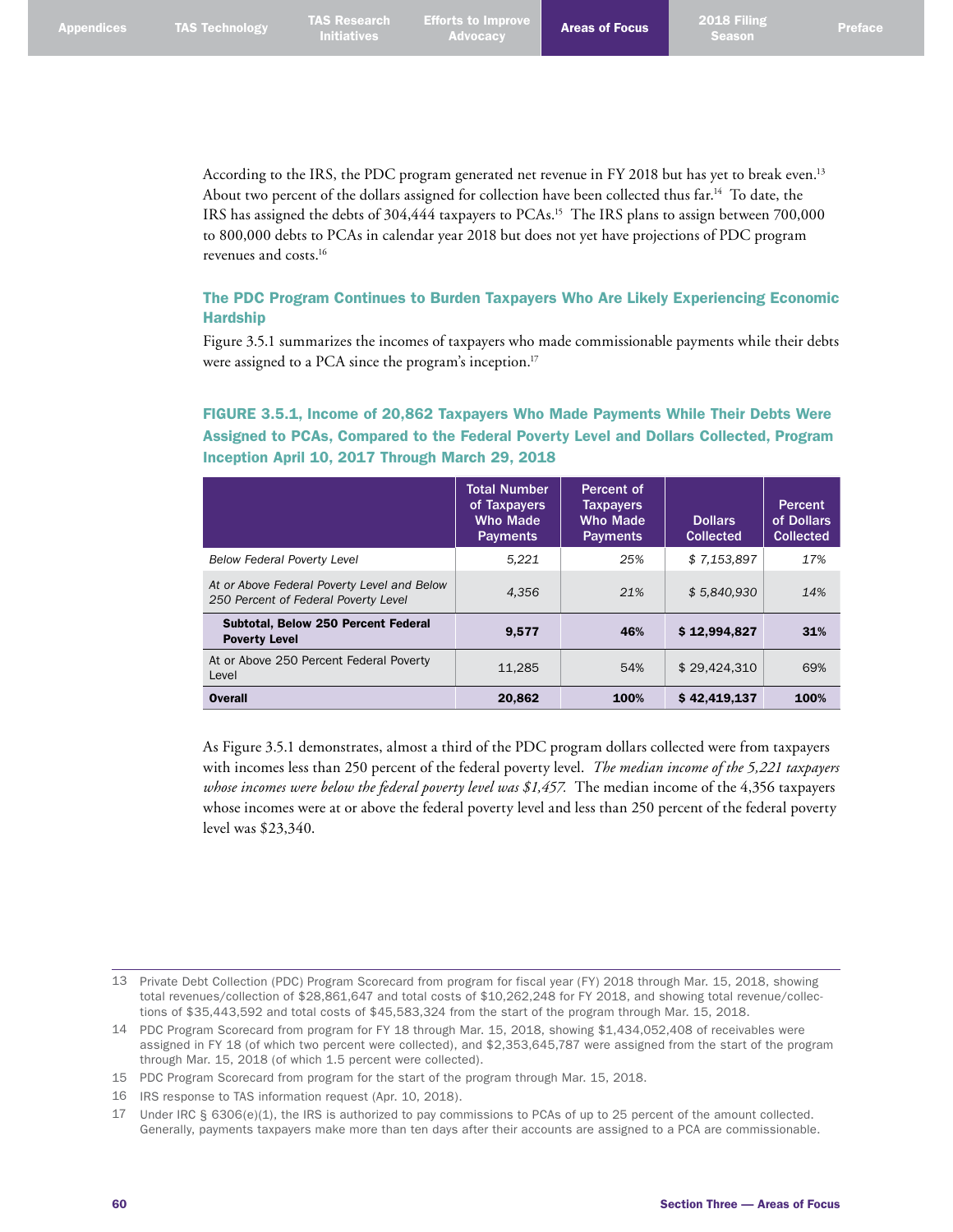# Taxpayers Who Enter Into Installment Agreements While Their Debts Are Assigned to PCAs Default More Frequently Than Other Taxpayers With Installment Agreements

TAS identified 18,738 taxpayers who entered into IAs while their debts were assigned to PCAs. PCAs can only offer taxpayers "streamlined" IAs, which do not require financial information from the taxpayer. Streamlined IAs are available to taxpayers who owe no more than \$50,000 and can satisfy the liability within six years (and within the statutory period for collecting taxes) and to taxpayers who owe between \$50,001 and \$100,000 and can satisfy the liability within seven years (and within the statutory period for collection). 18

Whether or not their debts are assigned to a PCA, taxpayers enter into IAs, including streamlined IAs, and sometimes default on the agreement. For example, a 2016 TAS research study found that 25 percent of taxpayers who owed more than \$1,000 and entered into streamlined IAs with the IRS in 2014 had defaulted by September 2016.<sup>19</sup> Some of these taxpayers entered into streamlined IAs even though their incomes were less than their allowable living expenses; they defaulted 26 percent of the time. 20 For FY 2017, according to the IRS, the overall IA default rate for streamlined IAs was 16 percent.<sup>21</sup> The streamlined IA default rate for individual taxpayers whose accounts were assigned to the IRS's Automated Collection System was 21 percent. 22

<sup>18</sup> *See Streamlined Processing of Installment Agreements*, [https://www.irs.gov/businesses/small-businesses-self-employed/](https://www.irs.gov/businesses/small-businesses-self-employed/streamlined-processing-of-installment-agreements) [streamlined-processing-of-installment-agreements](https://www.irs.gov/businesses/small-businesses-self-employed/streamlined-processing-of-installment-agreements) (last visited June 5, 2018).

<sup>19</sup> National Taxpayer Advocate 2016 Annual Report to Congress vol. 2, 61 (Research Study: *The Importance of Financial Analysis in Installment Agreements (IAs) in Minimizing Defaults and Preventing Future Payment Noncompliance*), showing that of 2,534,055 taxpayers who entered into a streamlined IA in 2014, 632,729, or 25 percent, defaulted by Sept. 2016.

<sup>20</sup> *Id.*, showing that of 879,384 taxpayers whose incomes were less than their ALEs and who entered into a streamlined IA in 2014, 229,758, or 26 percent, defaulted by Sept. 2016.

<sup>21</sup> IRS, Collection Activity Report, *IA Default Report FY 2017 For 12 Month Period Ending Cycle: 201739*. The default rate for streamlined IAs varied depending on the IRS function with responsibility for the account when the taxpayer entered into the streamlined IA. For example, Field Collection streamlined IAs had a default rate of 23 percent, while Exam streamlined IAs had a default rate of 13 percent.

<sup>22</sup> Automated Collection System (ACS) is the IRS function that receives calls from taxpayers with delinquent tax liabilities. *See* IRM 5.19.5.1, *Program Scope and Objectives* (Mar. 9, 2018). IRS, Collection Activity Report, *IA Default Report FY 2017 For 12 Month Period Ending Cycle: 201739*.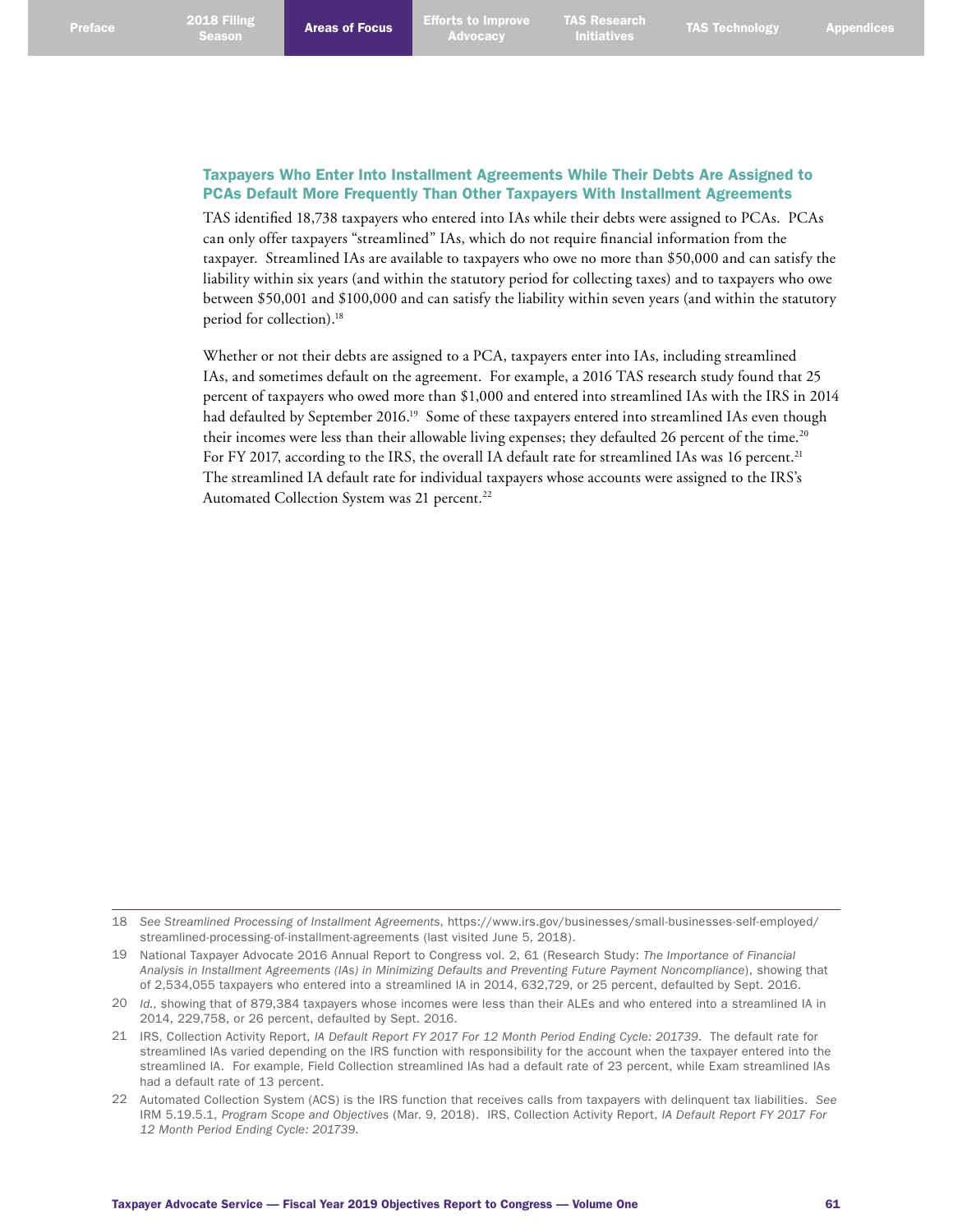Figure 3.5.2 shows taxpayers' income levels and the default rate for IAs they entered into and defaulted on between April 10, 2017 and March 29, 2018, while their debts were assigned to a PCA.

FIGURE 3.5.2, Relationship of Income to the Federal Poverty Level and to Allowable Living Expenses of 18,738 Taxpayers Who Entered Into Installment Agreements While Their Debts Were Assigned to PCAs, and Default Rates, Program Inception April 10, 2017 Through March 29, 2018<sup>23</sup>

| Income Compared to<br><b>Poverty Level</b>                                                                                    | Number of<br><b>Taxpayers</b> | Percent of<br><b>Taxpayers</b> | Number of<br><b>Taxpayers With</b><br><b>Income Less</b><br><b>Than Allowable</b><br><b>Living Expenses</b> | Percent of<br><b>Taxpayers With</b><br>Income Less Than<br><b>Allowable Living</b><br><b>Expenses</b> | <b>Default</b><br>Rate |
|-------------------------------------------------------------------------------------------------------------------------------|-------------------------------|--------------------------------|-------------------------------------------------------------------------------------------------------------|-------------------------------------------------------------------------------------------------------|------------------------|
| <b>Income Below the Federal</b><br><b>Poverty Level</b>                                                                       | 4.567                         | 24%                            | 4.567                                                                                                       | 100%                                                                                                  | 28%                    |
| Income at or Above the<br><b>Federal Poverty Level and</b><br><b>Below 250 Percent of the</b><br><b>Federal Poverty Level</b> | 4.417                         | 24%                            | 3.515                                                                                                       | 80%                                                                                                   | 28%                    |
| Income at or Above 250<br><b>Percent of the Federal</b><br><b>Poverty Level</b>                                               | 9.754                         | 52%                            | 328                                                                                                         | 3%                                                                                                    | 28%                    |
| <b>Total</b>                                                                                                                  | 18,738                        | 100%                           | 8,410                                                                                                       | 45%                                                                                                   | 28%                    |

As Figure 3.5.2 shows, taxpayers whose incomes were below the federal poverty level defaulted on their IAs more than a quarter of the time, *even though their ALEs exceeded their incomes 100 percent of the time*. Taxpayers whose incomes were at or above the federal poverty level and below 250 percent of the federal poverty level also defaulted on their IAs more than a quarter of the time, *even though their ALEs exceeded their incomes 80 percent of the time*. Taxpayers with incomes above 250 percent of the federal poverty level were unlikely to have ALEs in excess of their incomes, but they still defaulted at the same rate as taxpayers in the other two income groups. The PDC initiative as implemented does not involve any financial analysis and thus does not take into account *any* of these taxpayers' specific facts and circumstances. For lower income taxpayers, the consequence is that they are *not* paying for things they need. They are not meeting their basic living expenses.

# The IRS Has Not Honored Its Commitment to Exclude the Debts of Some Vulnerable Taxpayers From Assignment to PCAs

At the urging of the National Taxpayer Advocate, the IRS agreed to exclude from assignment to PCAs the debts of Social Security Disability Insurance (SSDI) and Supplemental Security Income (SSI) recipients and requested assistance from the Social Security Administration (SSA) in identifying affected taxpayers.<sup>24</sup> SSA declined, and the IRS has not taken additional steps to explore alternatives for

<sup>23</sup> Defaulted IAs were identified in the CDW as IA cases with a subsequent TC 971 AC 163 and a balance due for at least one tax year that was covered by the IA.

<sup>24</sup> National Taxpayer Advocate 2017 Annual Report to Congress 10, 17 (Most Serious Problem: *The IRS's Private Debt Collection Program Is Not Generating Net Revenues, Appears to Have Been Implemented Inconsistently with the Law, and Burdens Taxpayers Experiencing Economic Hardship*).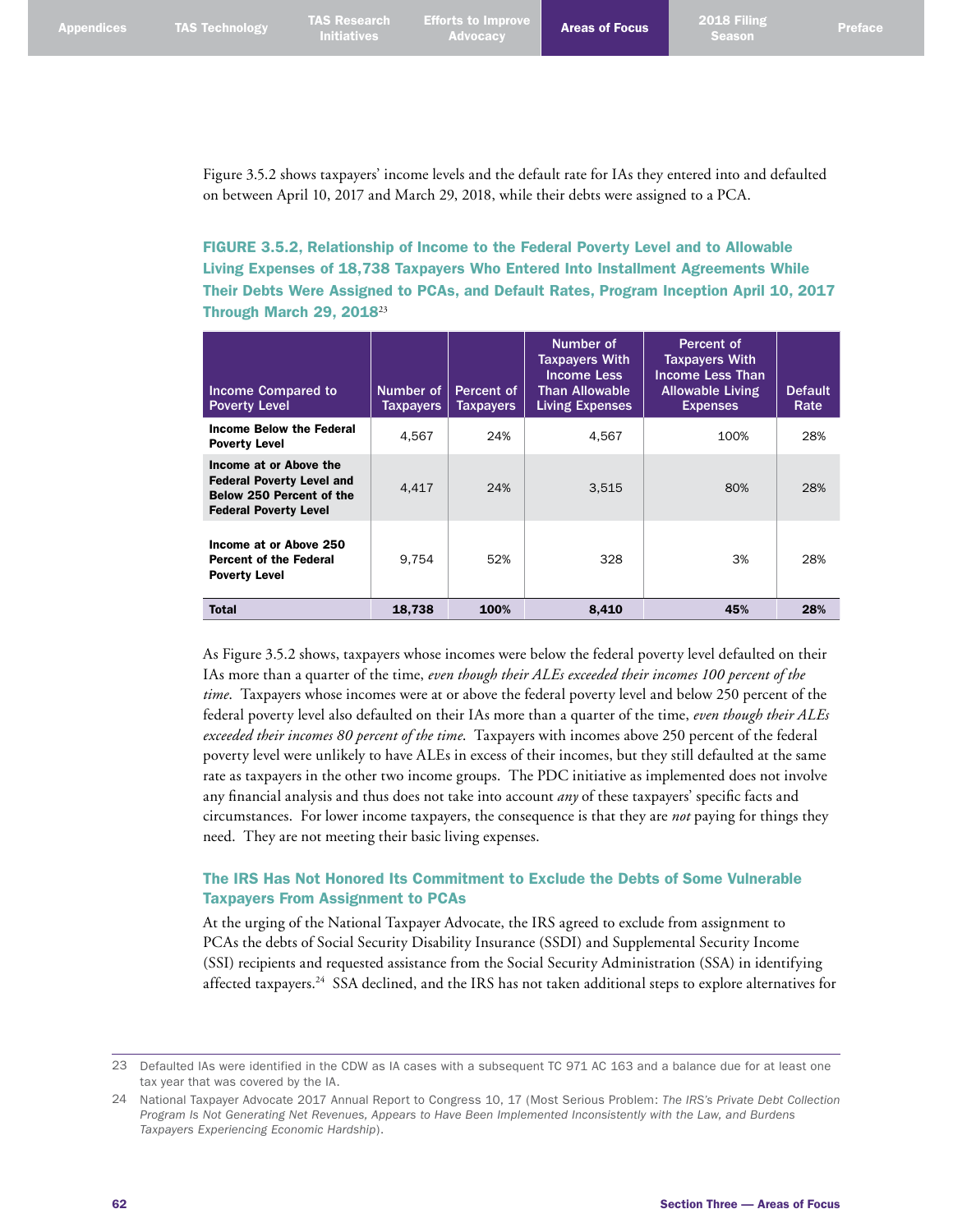excluding the debts of SSI/SSDI recipients from assignment to PCAs. 25 As a result, the debts of 12,107 SSDI recipients were assigned to PCAs in FY 2018 (Oct. 1, 2017 through Mar. 29, 2018). Further, 322 SSDI recipients whose incomes were less than 250 percent of the federal poverty level *made payments* in FY 2018 while their debts were assigned:

- 128 had incomes below the federal poverty level. These taxpayers' median income was \$7,344, yet they paid \$1,083 on average; and
- 194 had incomes at or above the federal poverty level and below 250 percent of the federal poverty level. These taxpayers' median income was \$19,385, yet they paid \$640 on average.

In its response to the National Taxpayer Advocate's 2017 Annual Report to Congress recommendations, the IRS referenced its "manual process that requires the PCA to stop collection efforts and return an account to the IRS when the taxpayer states they receive SSDI or SSI."<sup>26</sup> As discussed below, this "manual process" does not appear effective. Moreover, it is the opposite of a big data approach in which the government is expected to use data it has to avoid burdening taxpayers. The IRS has simply decided that it is too difficult to extract and use its data; it has instead shifted the burden onto disabled and elderly taxpayers.

### Private Collection Agencies May Not Be Returning Cases to the IRS As Required

PCAs are required to report the reasons for returning a case to the IRS.<sup>27</sup> Four situations in which a PCA is required to return a case suggest the taxpayer is in economic hardship:

- Where the taxpayer states he or she is a recipient of SSDI or  $\text{SSI}: \mathbb{R}^2$
- Where the PCA is unable to collect because the taxpayer "indicates that payment of the balance due immediately or through a payment arrangement would leave him or her unable to pay necessary living expenses or a medical hardship is reported;"29
- Where the PCA has requested a "voluntary payment," *i.e.*, a payment that does not fully pay the liability and is not made pursuant to an installment agreement. 30 A request for a voluntary payment is permitted only where the taxpayer cannot pay the liability immediately or pursuant to an installment agreement, and is not allowed where the taxpayer "expresses they are unable to pay;" and

29 PPG § 12.3, *PCA Unable to Collect*.

<sup>25</sup> IRS response to TAS information request (Apr. 10, 2018). The IRS's IRMF, a database stored in the CDW, includes information from Form SSA-1099, on which Social Security benefits, including Social Security Disability Insurance income (SSDI) (but not Supplemental Security Income (SSI), discussed below) is reported.

<sup>26</sup> IRS response to Recommendation 1-3, National Taxpayer Advocate 2017 Annual Report to Congress (Most Serious Problem: *The IRS's Private Debt Collection Program Is Not Generating Net Revenues, Appears to Have Been Implemented Inconsistently with the Law, and Burdens Taxpayers Experiencing Economic Hardship*) reported in National Taxpayer Advocate Fiscal Year 2019 Objectives Report to Congress vol. 2.

<sup>27</sup> PCAs conduct operations according to provisions in the PCA Policies and Procedures Guide (PPG). References to the PPG are to the Apr. 4, 2018 version. PPG § 17.1, *Production Management Reports*, § 17.3.1, *Return Tracking Report*.

<sup>28</sup> PPG § 14.2, *Return of Account by PCA*. The IRS has not honored its commitment to exclude the debts of SSDI and SSI recipients from assignment to PCAs.

<sup>30</sup> PPG § 10.2.1, *Voluntary Payments*. If the taxpayer makes the voluntary payment, the PCA returns the account to the IRS, indicating "Voluntary Payment" as the reason for the return. If the taxpayer does not make the requested voluntary payment, the PCA indicates the reason for the return as "Unable to Collect."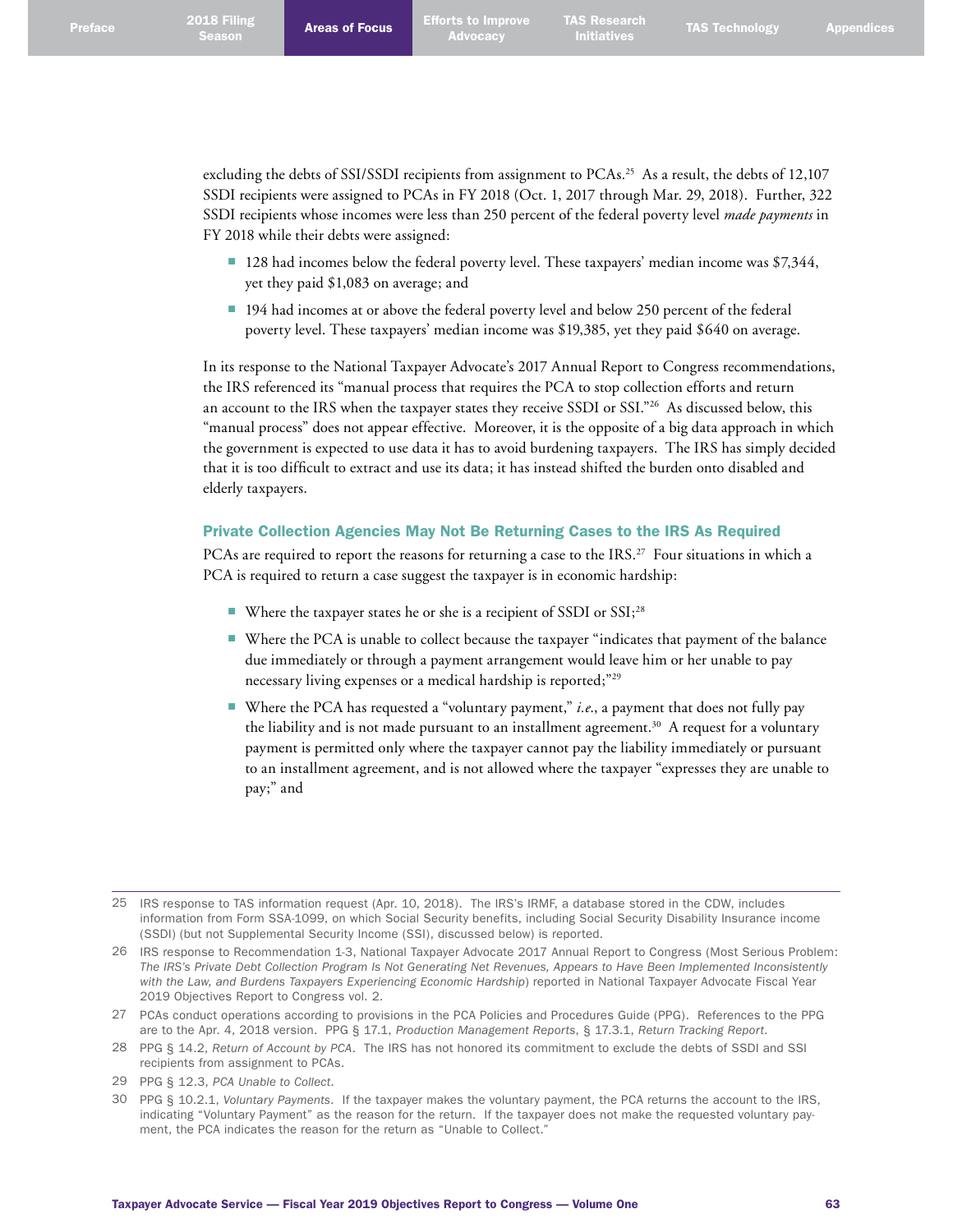■ Where the taxpayer entered into a payment arrangement, but missed more than three monthly payments in a rolling 12-month period (or missed any payments during a disaster or emergency) and is unable to restructure and unable to make voluntary payments."<sup>31</sup>

According to PCA reports, in FY 2018 through March 15, 2018, PCAs returned 2,663 cases to the IRS because the taxpayer was an SSDI or SSI recipient. 32 As noted above, the debts of 12,107 SSDI taxpayers alone were assigned to PCAs in about the same period (FY 2018 through March 29, 2018). Thus, the approach the IRS has adopted, of placing the onus on the taxpayer to volunteer the information that he or she is a recipient of SSDI or SSI, does not appear to effectively prevent PCAs from seeking to collect from these taxpayers. The IRS is unable to identify from PCA reports the number of cases that were returned for any of the other reasons listed above. 33

#### The IRS Plans to Enlarge the PDC Initiative

In selecting cases to assign to PCAs, the IRS segments its inventory of "inactive tax receivables" according to how the liability was assessed (*e.g*., an agreed assessment; "combo cases," discussed below; or AUR cases, discussed below). 34 The IRS then randomly selects PDC cases according to characteristics of the account such as the inventory segment it belongs to and the amount owed. 35

In February 2018, the IRS began implementing Release 2 of the PDC initiative, which entails assigning to PCAs "unagreed compliance assessments." "Unagreed compliance assessments" are liabilities that arose pursuant to:

 $\blacksquare$  the Automated Underreporter (AUR) computer system;<sup>36</sup>

<sup>31</sup> PPG § 11.5.2, *Missed Payments*. The IRS does not track the number of PCA IAs that have been restructured. When PCAs do return cases to the IRS because of missed payments, the return is reported as "unable to collect;" *i.e*., these defaulted IAs are not separately identified or tracked as a reason for returning a case. IRS response to TAS information request (Apr. 10, 2018).

<sup>32</sup> IRS response to TAS information request (Apr. 10, 2018).

<sup>33</sup> The IRS also does not know how often cases are returned because the PCA is unable to locate or unable to contact the taxpayer. IRS response to TAS information request (Apr. 10, 2018), citing "inconsistency in the PCA's interpretation of the return criteria" and noting that "[t]he PDC Project Office is working to analyze the data provided for other returns. Over the next several months, the team will continue to work closely with RAAS [IRS Research, Applied Analytics, and Statistics] and conduct focused reviews to identify the discrepancies and provide the PCAs with clarifying guidelines on reporting the reasons for returning cases to the IRS." In the meantime, there is a wide variation in the rate at which PCAs return accounts to the IRS. PDC Program Scorecard from program for FY 2018 through Mar. 15, 2018, showing the cumulative number of returned cases ranged from 983 to 2,174, depending on the PCA.

<sup>34</sup> IRC § 6306(c)(2)(A) provides that "[t]he term 'inactive tax receivable' means any tax receivable if (i) at any time after assessment, the Internal Revenue Service removes such receivable from the active inventory for lack of resources or inability to locate the taxpayer, (ii) more than 1/3 of the period of the applicable statute of limitation has lapsed and such receivable has not been assigned for collection to any employee of the Internal Revenue Service, or (iii) in the case of a receivable which has been assigned for collection, more than 365 days have passed without interaction with the taxpayer or a third party for purposes of furthering the collection of such receivable."

<sup>35</sup> IRS response to TAS information request (Apr. 10, 2018).

<sup>36</sup> The Automated Underreporter (AUR) is an automated program that identifies discrepancies between the amounts that taxpayers reported on their returns and what payors reported via Form W-2, Form 1099, and other information returns. IRM 4.19.3.2(3)-(8), *Overview of IMF Automated Underreporter* (Aug. 26, 2016). For a full discussion of this type of "unreal audit" see National Taxpayer Advocate 2017 Annual Report to Congress 49 (Most Serious Problem: *Audit Rates: The IRS Is Conducting Significant Types and Amounts of Compliance Activities That It Does Not Deem to Be Traditional Audits, Thereby Underreporting the Extent of Its Compliance Activity and Return on Investment, and Circumventing Taxpayer Protections*).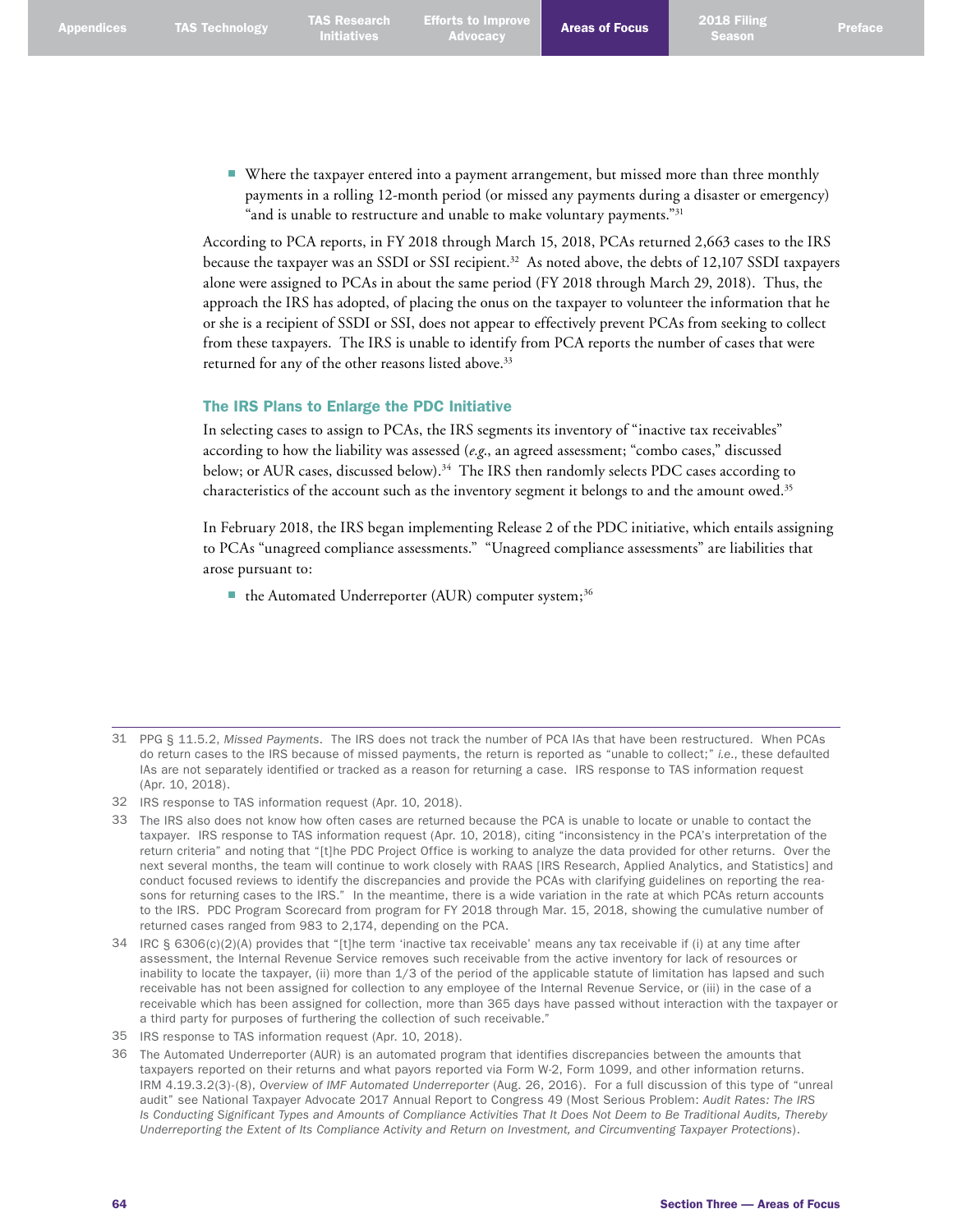- a substitute for return;<sup>37</sup> or
- $\blacksquare$  an audit that resulted in a default assessment.<sup>38</sup>

In general, PCAs are instructed to advise taxpayers with "compliance assessments" who dispute their liability to file an original return, contact AUR (the PCA is to provide the AUR contact number) or contact IRS Exam (at the number "shown on the Exam unit's most recent correspondence"). 39 The PCA is directed to place a 60-day hold on collection activity if the taxpayer states he or she needs time to gather tax information to determine what type of action to pursue.

Release 2 also includes cases in which there is an unfiled return (referred to as "combo cases"), cases in which there is a liability for the individual shared responsibility payment, and trust fund recovery penalty cases. 40 Release 3 includes preparing to hire special compliance personnel. 41 Business debts are included in Release 4, which is scheduled to be implemented in February 2019. 42

# Additional Concerns

The IRS has refused to allow TAS representatives to participate in monitoring calls between PCAs and taxpayers, despite congressional interest in this issue. 43 Thus, we are not able to provide insight into why taxpayers agree to make payments they cannot afford.

An issue that has caused confusion among taxpayers and their representatives stems from the fact that tax transcripts show whether a debt has been designated as Currently Not Collectible (CNC), but not the reason for the designation. 44 Consequently, taxpayers and their representatives have mistakenly believed a debt was designated as CNC due to the taxpayer's economic hardship, and thus should not have been assigned to a PCA when the debt was designated as CNC for another reason (such as

- 38 IRS response to TAS information request (Apr. 10, 2018).
- 39 PPG § 12.22, *Compliance Assessments*.
- 40 IRS response to TAS information request (Apr. 10, 2018). Where the only liability is for the individual shared responsibility payment, and the taxpayer disagrees with the assessment, PCAs are directed to return the case to the IRS. PPG § 12.23, *Shared Responsibility Payment (SRP)*.
- 41 IRS response to TAS information request (Apr. 10, 2018). IRC § 6306(e)(2) requires the IRS to use funds it retains from PCA collections to fund a "special compliance personnel program account" under IRC § 6307. IRC § 6307(d)(1) defines "special compliance personnel" as "individuals employed by the Internal Revenue Service as field function collection officers or in a similar position, or employed to collect taxes using the automated collection system or an equivalent replacement system."
- 42 In assigning various types of inventory, the IRS will also consider factors such as the available inventory, IT readiness, IRS resource impacts, and PCA readiness in terms of training. IRS response to TAS information request (Apr. 10, 2018).
- 43 In a congressional hearing earlier this year, a Member of Congress asked Secretary of the Treasury Steven Mnuchin why the IRS is not allowing TAS representatives to monitor calls placed by PCAs to taxpayers. Secretary Mnuchin committed to follow up with the IRS to see why the IRS was not allowing TAS to participate in the monitoring. *See Hearing on the President's Fiscal Year 2019 Budget Proposal With U.S. Secretary of the Treasury Steven Mnuchin: Hearing Before the H. Comm. on Ways & Means*, 115th Cong. (2018).
- 44 The IRS may designate an account as Currently Not Collectible (CNC) Hardship where "collection of the liability would create a hardship for taxpayers by leaving them unable to meet necessary living expenses." Other reasons for designating a debt as CNC include where the IRS was unable to locate the taxpayer, expiration of the period of limitations on collection, or death of the taxpayer with no collection potential from the decedent's estate. *See* IRM 5.16.1.2, *Currently Not Collectible Procedures* (Jan. 1, 2016).

<sup>37</sup> A substitute for return (SFR) is a return prepared for a taxpayer by the IRS when it has no record of receiving a return and has not been able to obtain one from someone whom the IRS expected to file. IRC § 6020(b) allows the IRS to prepare a return on behalf of the taxpayer based on available information. The taxpayer may reduce the SFR liability by filing an original return that reflects allowable deductions and credits about which the IRS had no information at the time the SFR was prepared.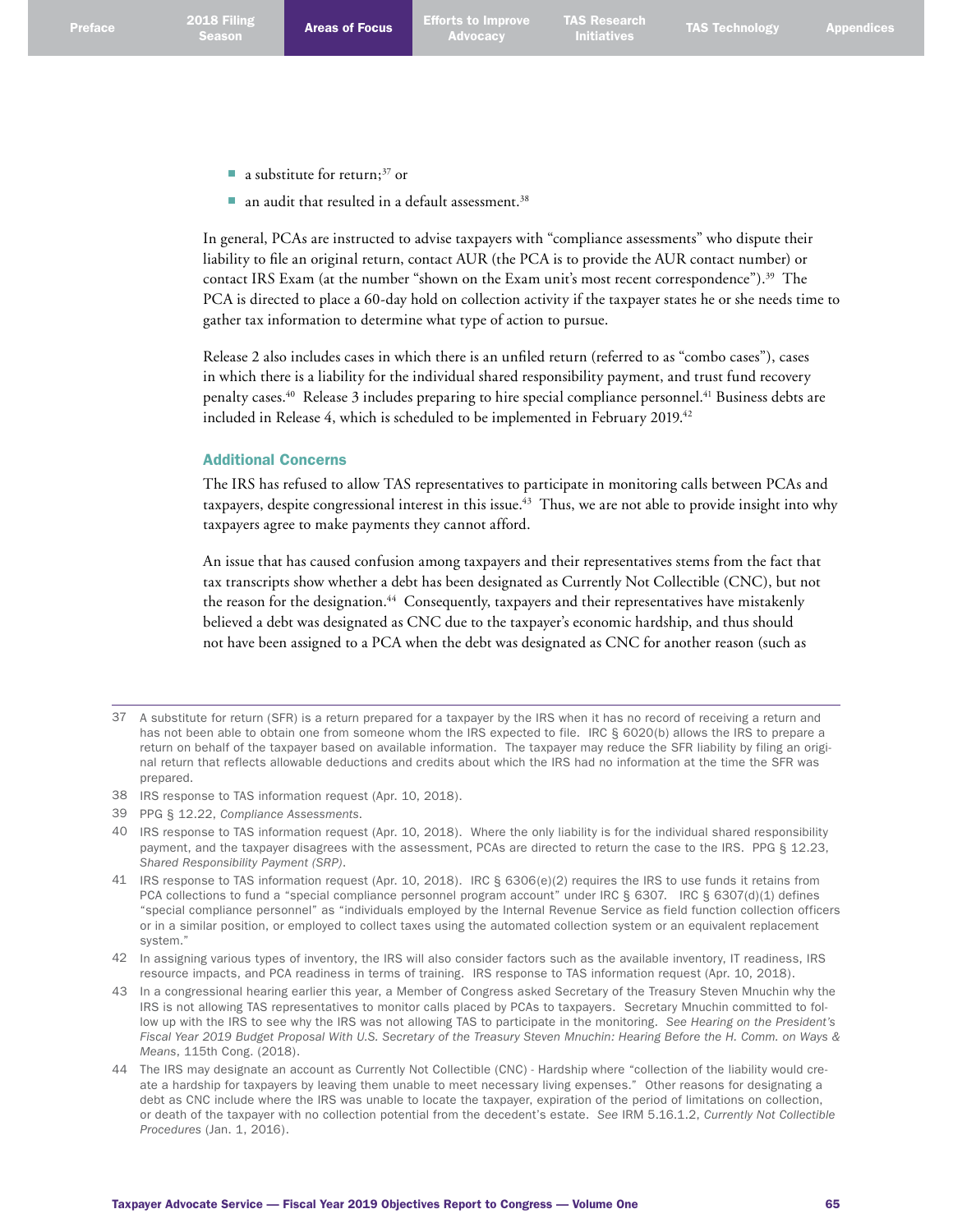because the IRS was unable to locate or unable to contact the taxpayer). 45 Providing the reason for the CNC designation on tax transcripts would assist taxpayers and practitioners in the context of the PDC program and in other contexts as well. 46

Recent developments may affect how the IRS administers the PDC program. The Taxpayer First Act, H.R. 5444, excludes taxpayers whose incomes are less than 250 percent of the federal poverty level from referral to a PCA.<sup>47</sup> The National Taxpayer Advocate has been working to achieve the same result. On April 23, 2018, the National Taxpayer Advocate issued a Taxpayer Advocate Directive (TAD) to the Commissioner, Small Business/Self-Employed Division (SB/SE), ordering the IRS not to assign to PCAs the debt of any taxpayer whose income was less than 250 percent of the federal poverty level.<sup>48</sup> On May 14, 2018, the SB/SE Commissioner appealed the TAD to the Deputy Director for Services and Enforcement. The National Taxpayer Advocate was not provided a copy of the appeal at that time and thus did not have the opportunity to review the appeal and potentially modify the TAD before June 20, 2018, when the Deputy Director for Services and Enforcement rescinded the TAD. The National Taxpayer Advocate became aware of the appeal on June 20, 2018 and obtained a copy of it. On June 22, 2018, the National Taxpayer Advocate advised the Deputy Director for Services and Enforcement that she would review the SB/SE Commissioner's appeal and would likely issue another TAD proposing an alternative means of better balancing the IRS's legal obligation to operate the PDC program with longstanding statutory provisions Congress adopted to prevent the IRS from taking collection action against taxpayers in economic hardship. Appendix A includes the original TAD, the appeal, the response from the Deputy Commissioner for Services and Enforcement, and the National Taxpayer Advocate's June 22, 2018 memo.

#### FOCUS FOR FISCAL YEAR 2019

In fiscal year 2019, TAS will:

- Ascertain the extent to which taxpayers enter into IAs with a duration of more than five years while their debts are assigned to PCAs, and the default rates for these IAs;
- Evaluate the accuracy of the underlying assessment in cases assigned to PCAs as part of Release 2 and the outcomes of IAs organized by PCAs as part of Release 2;
- Investigate whether PCAs return cases to the IRS where the only liability is for the individual shared responsibility payment and the taxpayer disagrees with the assessment;
- Continue to seek inclusion of TAS employees in the IRS's process for listening to calls between PCAs and taxpayers;

<sup>45</sup> TAS Information Gathering Project 36766.

<sup>46</sup> For example, the IRS generally does not impose levies where the taxpayer's account is in CNC-Hardship status. *See* IRM 5.11.1.3.1, *Pre-Levy Considerations* (Nov. 9, 2017). Under IRC § 6343 (a)(1)(D), a levy is required to be released when the IRS determines the levy is creating an economic hardship, *i.e*., the levy will cause the individual to be unable to pay his or her reasonable necessary living expenses.

<sup>47</sup> Taxpayer First Act, H.R. 5444, § 305, 115th Cong. (Apr. 17, 2018).

<sup>48</sup> Pursuant to Delegation Order No. 13-3, the National Taxpayer Advocate has the authority to issue a TAD "to mandate administrative or procedural changes to improve the operation of a functional process or to grant relief to groups of taxpayers (or all taxpayers) when implementation will protect the rights of taxpayers, prevent undue burden, ensure equitable treatment, or provide an essential service to taxpayers." Internal Revenue Manual (IRM) 1.2.50.4, Delegation Order 13-3 (formerly DO-250, Rev. 1), *Authority to Issue Taxpayer Advocate Directives* (Jan. 17, 2001). *See also* IRM 13.2.1.6, *Taxpayer Advocate Directives* (July 16, 2009).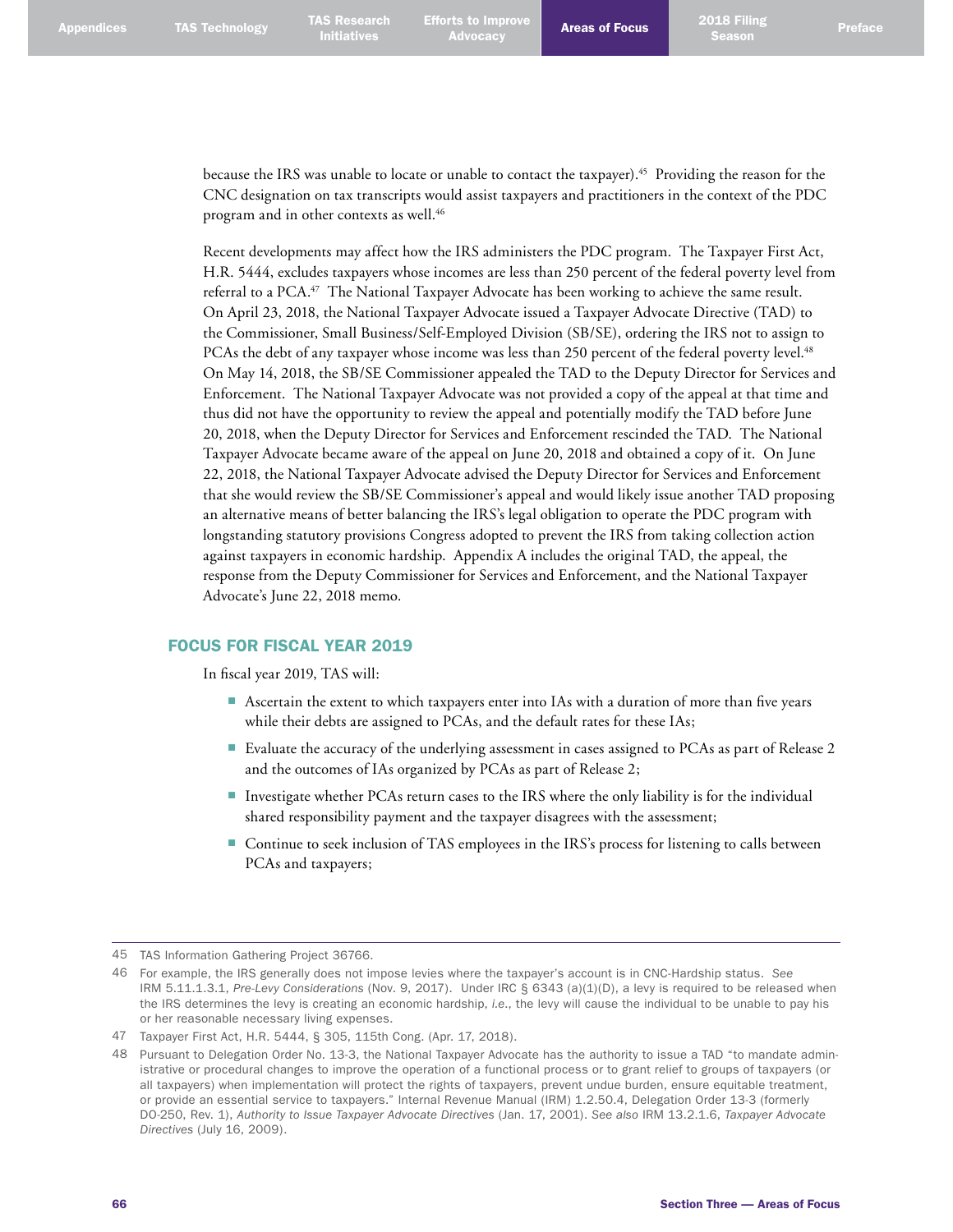- Continue to work with the IRS to adjust the information shown on tax transcripts to indicate whether a tax liability was placed in Currently Not Collectible status due to the taxpayer's economic hardship; and
- Seek direct communication with the Commissioner, Social Security Administration, to explore how the debts of SSDI and SSI recipients can be shared with the IRS so they can be excluded from assignment to PCAs.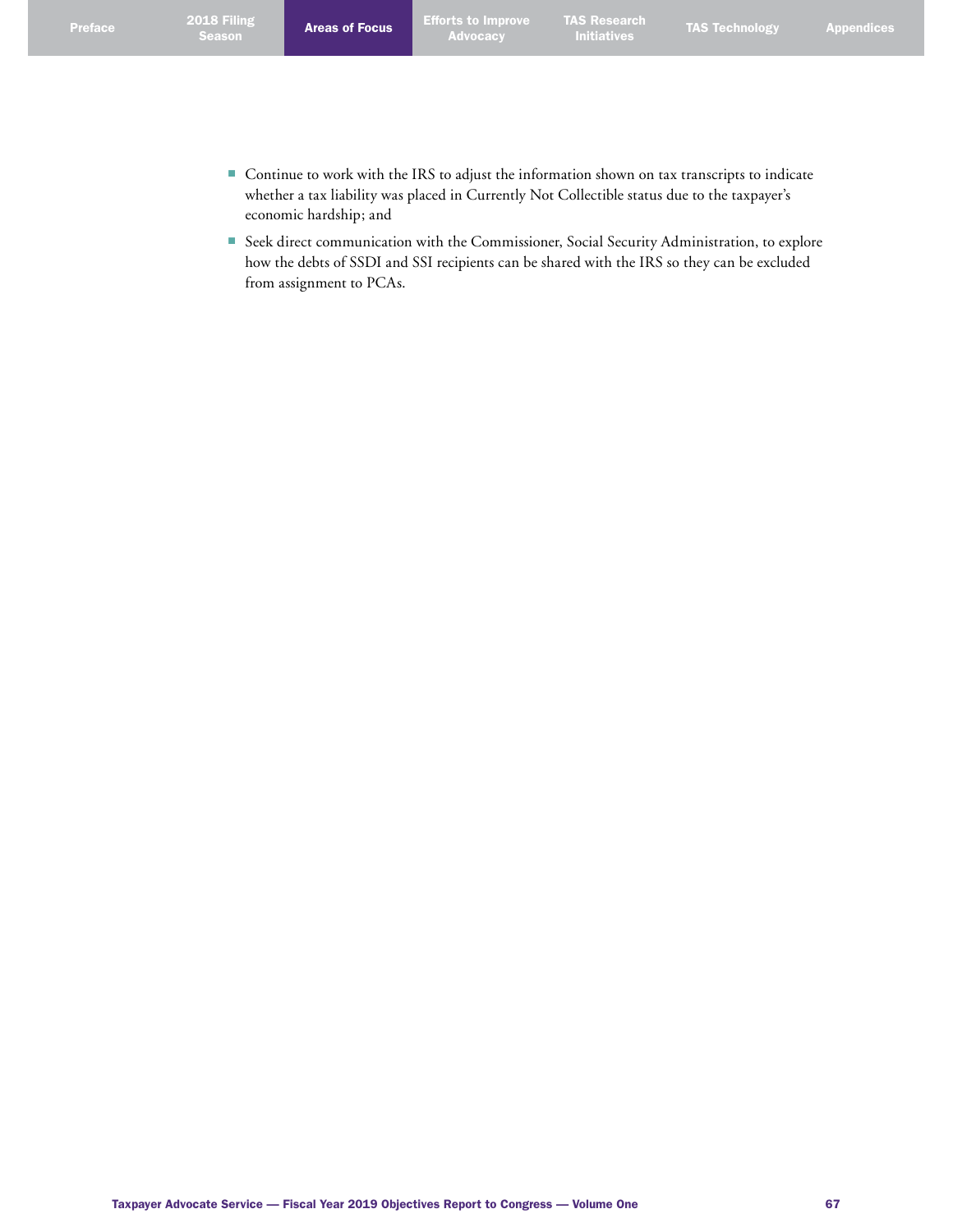Preface

### APPENDIX A

**TAXPAYER** DVOCAT SERVICE

YOUR VOICE AT THE IRS 缅

THE OFFICE OF THE TAXPAYLR ADVOCATE OPERATES EXPLICION NOTS ITY OF ANY OTHER HRS OTHER AND REPORTS DIRECTLY TO CONGRESS THROUGH OHE NATIONAL JAKPACH ADVOCALL

### April 23, 2018

Response Due: June 25, 2018 Completed By: July 25, 2018

### MEMORANDUM FOR MARY BETH MURPHY COMMISSIONER. SMALL BUSINESS/SELF-EMPLOYED DIVISION

FROM:

*MinalWell* Nina E. Olson National Taxpayer Advocate

SUBJECT:

Taxpayer Advocate Directive 2018-1, Do Not Assign to Private Collection Agencies the Debts of Taxpayers Whose Incomes Are Less Than 250 Percent of the Federal Poverty Level

## **TAXPAYER ADVOCATE DIRECTIVE**

Delegation Order No. 13-3 grants the National Taxpayer Advocate the authority to issue a Taxpayer Advocate Directive (TAD). A TAD may be issued to (1) mandate administrative or procedural changes to improve the operation of a functional process, or (2) grant relief to groups of taxpayers (or all taxpayers) when its implementation will protect the rights of taxpayers, prevent undue burden, ensure equitable treatment, or provide an essential service to taxpayers.<sup>1</sup>

Internal Revenue Manual (IRM) 13.2.1.6.1 (July 16, 2009) provides that in advance of issuing a TAD, the National Taxpayer Advocate attempts to work with and communicate with the owners of the process in order to correct the problem. I included the issue of the IRS's implementation of the private debt collection (PDC) initiative as a Most

<sup>&</sup>lt;sup>1</sup> Pursuant to Delegation Order No. 13-3, the National Taxpayer Advocate has the authority to issue a TAD "to mandate administrative or procedural changes to improve the operation of a functional process or to grant relief to groups of taxpayers (or all taxpayers) when implementation will protect the rights of taxpayers, prevent undue burden, ensure equitable treatment, or provide an essential service to taxpayers." Internal Revenue Manual (IRM) 1.2.50.4, Delegation Order 13-3 (formerly DO-250, Rev. 1), Authority to Issue Taxpayer Advocate Directives (Jan. 17, 2001). See also IRM 13.2.1.6. Taxpayer Advocate Directives (July 16, 2009).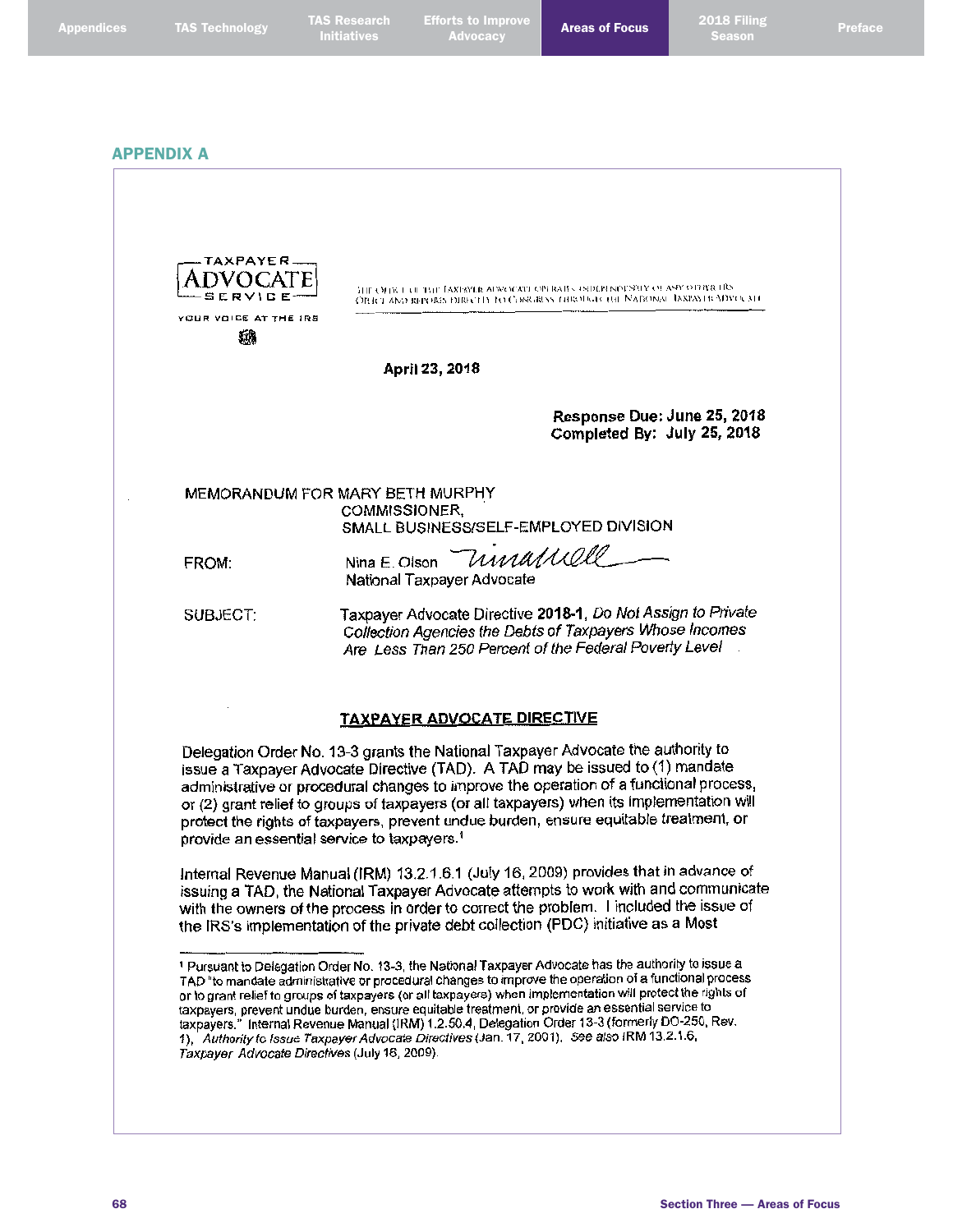$\overline{2}$ 

Serious Problem in my two most recent Annual Reports to Congress, and supported my position with this year's TAS research study.<sup>2</sup> I also met with the you and Commissioner Koskinen on at least two occasions to discuss my concerns. These reports and our meetings serve as a formal memorandum issued to the responsible operating area within the meaning of IRM 13.2.1.6.1.2 (July 16, 2009). Therefore, all procedural requirements for issuing this TAD have been satisfied.<sup>3</sup>

The PDC initiative as it is currently being administered affects the most vulnerable taxpayers whom the IRS would most likely not collect from because they cannot meet their basic living expenses. Thus, I now direct you to take the following actions with respect to the PDC initiative:

Do not assign to private collection agencies the debt of any taxpayer whose income was less than 250 percent of the federal poverty level, as shown on the taxpayer's most recent return filed in the last three years, or if no return was filed in the last three years, as shown on the Information Returns Master File (IRMF) wage and Form 1099 income for the most recent year data is available.

Please provide a written response to this TAD on or before June 25, 2018, or elevate this TAD to the Deputy Commissioner for Services and Enforcement within ten (10) calendar days of the date on this TAD.<sup>4</sup> If you are complying with this TAD, the actions above must be completed no later than July 25, 2018.

#### I. issues

In 2015, Congress enacted legislation requiring the IRS to enter into "qualified tax collection contracts" for the collection of "inactive tax receivables," a term defined by the statute.<sup>5</sup> The statute also defines "tax receivables" as accounts the IRS includes in "potentially collectible inventory."<sup>6</sup> The term "potentially collectible inventory" is not defined in the statute or Treasury regulations, allowing the IRS the flexibility to define it in a way that does not unnecessarily burden taxpayers who are likely experiencing economic hardship.

The IRS, for purposes of administering the Federal Payment Levy Program (FPLP), adopted 250 percent of the federal poverty level as a measure that serves as a proxy

- <sup>3</sup> IRM 13.2.1.6.2(1), TAD Appeal Process (July 16, 2009).
- <sup>4</sup> See IRM 13.2.1.6.2(1)(a), TAD Appeal Process (July 16, 2009).
- <sup>5</sup> IRC § 6306(c), added by the Fixing America's Surface Transportation Act, Pub. L. No. 114-
- 94, Div. C. Title XXXII, § 32102, 129 Stat. 1312, 1733-36 (2015) (FAST Act).

6 IRC § 6306(c).

<sup>&</sup>lt;sup>2</sup> See National Taxpayer Advocate 2016 Annual Report to Congress 172-191 (Most Serious Problem: The IRS Is Implementing a PDC Program in a Manner That Is Arguably Inconsistent With the Law and That Unnecessarily Burdens Taxpayers, Especially Those Experiencing Economic Hardship); National Taxpayer Advocate 2017 Annual Report to Congress 10-21 (Most Serious Problem: The IRS's Private Debt Collection Program is Not Generating Net Revenues, Appears to Have Been Implemented Inconsistently with The Law, and Burdens Taxpayers Experiencing Economic Hardship); vol. 2, 1-11 (Research Study: Study of Taxpayers Who Entered into Installment Agreements and Made Payments While Their Debts Were Assigned to a Private Collection Agency, attached.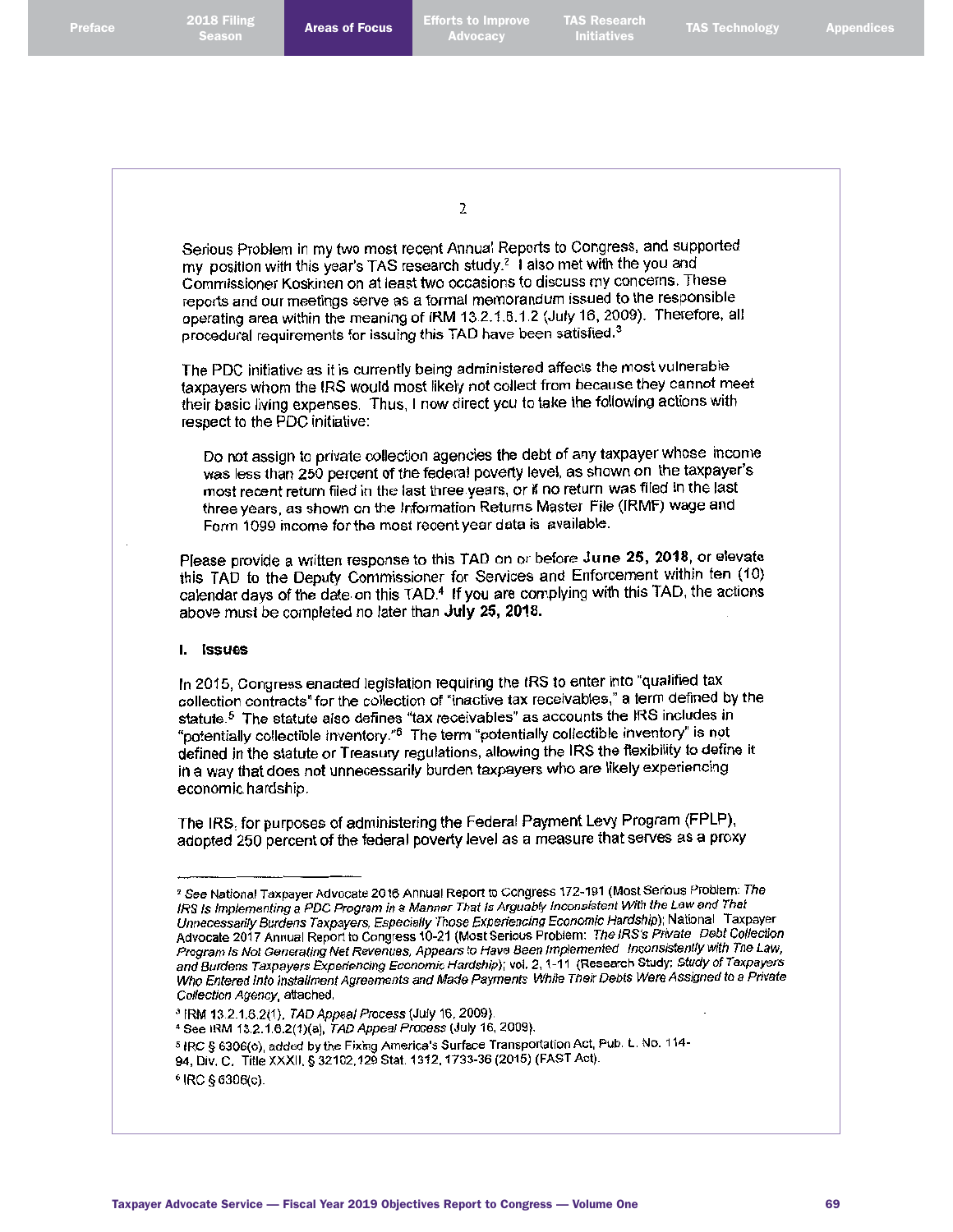$\overline{3}$ 

for economic hardship. The IRS applies a low income filter to identify and exclude these taxpayers' federal payments, such as Social Security Administration (SSA) retirement income, from FPLP levies.<sup>7</sup> Congress recently adopted the measure of 250 percent of the federal poverty level in recent legislation that excuses some taxpayers from paying user fees to enter into installment agreements.<sup>8</sup> Still more recently, on April 18, 2018, the U.S. House of Representatives passed the Taxpayer First Act, H.R. 5444, which excludes taxpayers whose incomes are less than 250 percent of the federal poverty level from referral to a PCA.<sup>9</sup> This bipartisan bill passed with a recorded vote of 414-0.<sup>10</sup> The Congressional Budget Office (CBO) and the staff of the Joint Committee on Taxation (JCT) determined the bill would have minimal revenue effect.<sup>11</sup> Given the harm the PDC program imposes on low income

taxpayers, as my reports have demonstrated, the IRS does not need to await Senate

action to do the right thing to protect these vulnerable taxpayers.

#### II. Procedural History

I have voiced concerns about the implementation of the current PDC initiative since 2016, specifically its impact on taxpayers who are likely experiencing economic hardship.<sup>12</sup> In December of 2016, the IRS Commissioner determined that some planned procedures, such as assigning the debts of Social Security Disability Insurance (SSDI) recipients to private collection agencies (PCAs), would not be implemented.<sup>13</sup> However, the IRS declined to exercise the discretion I believe it has under the law to define "potentially collectible inventory" to exclude the debts of other vulnerable taxpayers from assignment.

<sup>7</sup> See IRM 5.19.9.3.2.3, Low Income Filter (LIF) Exclusion (Oct. 20, 2016). For a description of the TAS model to estimate the income and expenses of taxpayers whose federal payments had been subject to FPLP levies, which led to the adoption of the 250 percent proxy for economic hardship, see National Taxpayer Advocate 2008 Annual Report to Congress vol. 2, 48 (Research Study: Building a Better Filter: Protecting Lower Income Social Security Recipients from the Federal Payment Levy Program). 8 Bipartisan Budget Act of 2018, Pub. L. No. 115-123, § 41105, 132 Stat. 64, 157 (Feb. 9, 2018).

<sup>&</sup>lt;sup>9</sup> Taxpayer First Act, H.R. 5444 § 305, 115th Cong. (April. 17, 2018).

<sup>&</sup>lt;sup>10</sup> See H.R. 5444: Taxpayer First Act, https://www.govtrack.us/congress/votes/115-2018/h146.

<sup>&</sup>lt;sup>11</sup> Congressional Budget Office Cost Estimate, Taxpayer First Act, H.R. 5444 (Apr. 16, 2018), https://www.cbo.gov/system/files/115th-congress-2017-2018/costestimate/hr5444.pdf, reporting that "[the staff of the Joint Committee on Taxation (JCT) estimates that enacting the bill would reduce revenues by \$102 million over the 2019-2028 period, and CBO estimates that enacting H.R. 5444 would decrease direct spending by \$51 million over the same period. On net, H.R. 5444 would increase deficits by \$52 million over the period" and noting that "CBO and JCT estimate that enacting H.R. 5444 would not increase net direct spending or significantly affect on-budget deficits in any of the four consecutive 10-year periods beginning in 2029."

<sup>12</sup> See National Taxpayer Advocate 2016 Annual Report to Congress 172-191 (Most Serious Problem: The IRS is Implementing a PDC Program in a Manner That is Arguably Inconsistent With the Law and That Unnecessarily Burdens Taxpayers, Especially Those Experiencing Economic Hardship). <sup>15</sup> The IRS has not honored its commitment to exclude SSDI recipients' debts from assignment to PCAs.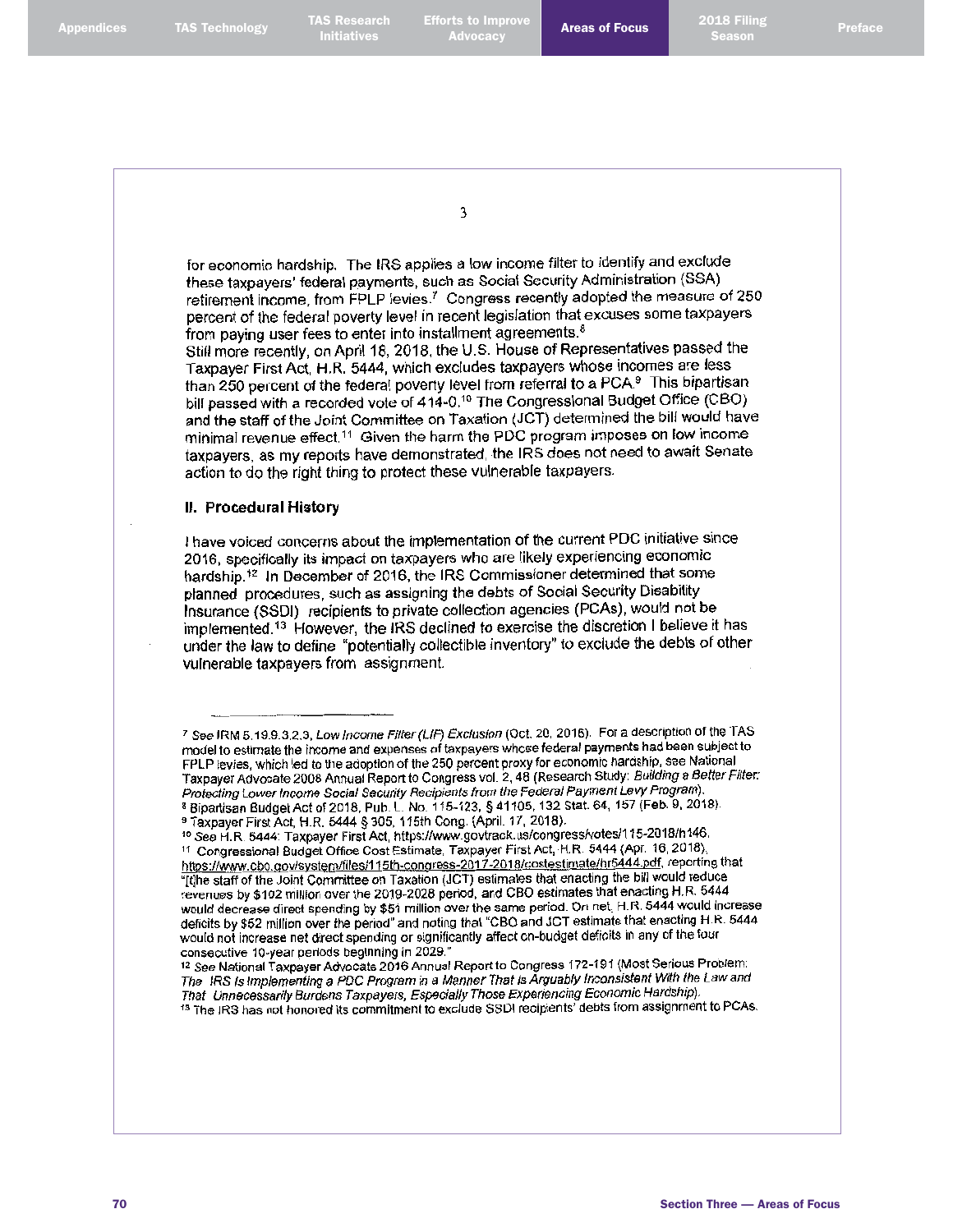Areas of Focus Efforts to Improve Advocacy

TAS Research

4

I discussed my concerns in the 2016 Annual Report to Congress and in the National Taxpayer Advocate Fiscal Year 2018 Objectives Report to Congress.<sup>14</sup> As discussed below, data about how the PDC program is affecting taxpayers shows that my concerns about how the program would affect taxpayers who are likely in economic hardship were well founded. The program as currently administered affects the most vulnerable taxpavers, some of whom have incomes below the federal poverty level. The IRS would most likely not collect from these low income taxpayers because they cannot meet their basic living expenses.

#### III. Analysis

As discussed above, the IRS does not generally impose FPLP levies on SSA retirement recipients whose incomes are less than 250 percent of the federal poverty level. However, the IRS assigned some of these taxpayers' debts to PCAs. Some SSA retirement recipients with incomes less than the federal poverty level actually made payments while their debts were assigned, in some cases pursuant to IAs. Of those who made payments:<sup>15</sup>

More than half had incomes below the federal poverty level:<sup>16</sup>

- o These taxpayers' median income was  $$4,730,17$  and
- The incomes of those who entered into IAs were less than their  $\Omega$ allowable living expenses (ALEs) 100 percent of the time.<sup>18</sup>

<sup>&</sup>lt;sup>14</sup> National Taxpayer Advocate 2016 Annual Report to Congress 172-191 (Most Serious Problem: The IRS Is Implementing a PDC Program in a Manner That is Arguably Inconsistent With the Law and That Unnecessarily Burdens Taxpayers, Especially Those Experiencing Economic Hardship); National Taxpayer Advocate Fiscal Year 2018 Objectives Report to Congress 29-35 (Area of Focus: The Design of the IRS's Private Debt Collection (PDC) Program Will Disproportionately Burden Taxpayers in Economic Hardship and Impose Unnecessary Costs on the Public Fisc), attached.

<sup>&</sup>lt;sup>16</sup> The payments were subject to commissions payable to PCAs. Under IRC § 6306(e)(1), the IRS is authorized to pay commissions to PCAs of up to 25 percent of the amount collected. 16 National Taxpayer Advocate 2017 Annual Report to Congress 10, 17 (Most Serious Problem: The IRS's Private Debt Collection Program Is Not Generating Net Revenues, Appears to Have Been Implemented Inconsistently with the Law, and Burdens Taxpayers Experiencing Economic Hardship), describing data current through Sept. 28, 2017.  $17/d.$ 

<sup>&</sup>lt;sup>18</sup> National Taxpayer Advocate 2017 Annual Report to Congress, vol. 2, 2, 9 (Research Study: Study of Financial Circumstances of Taxpayers Who Entered Into Installment Agreements and Made Payments While Their Debts Were Assigned to Private Collection Agencies), describing data current through Sept. 28, 2017. The allowable living expense (ALE) standards determine how much money taxpayers need for basic fiving expenses such as housing and utilities, food, transportation, and health care, based on family size and where they live. See IRM 5.15.1.7(2), Financial Analysis Handbook, Allowable Expense Overview (Oct. 2, 2012); IRS, Collection Financial Standards, https://www.irs.gov/businesses/small-businesses-self-employed/collection-financial-standards.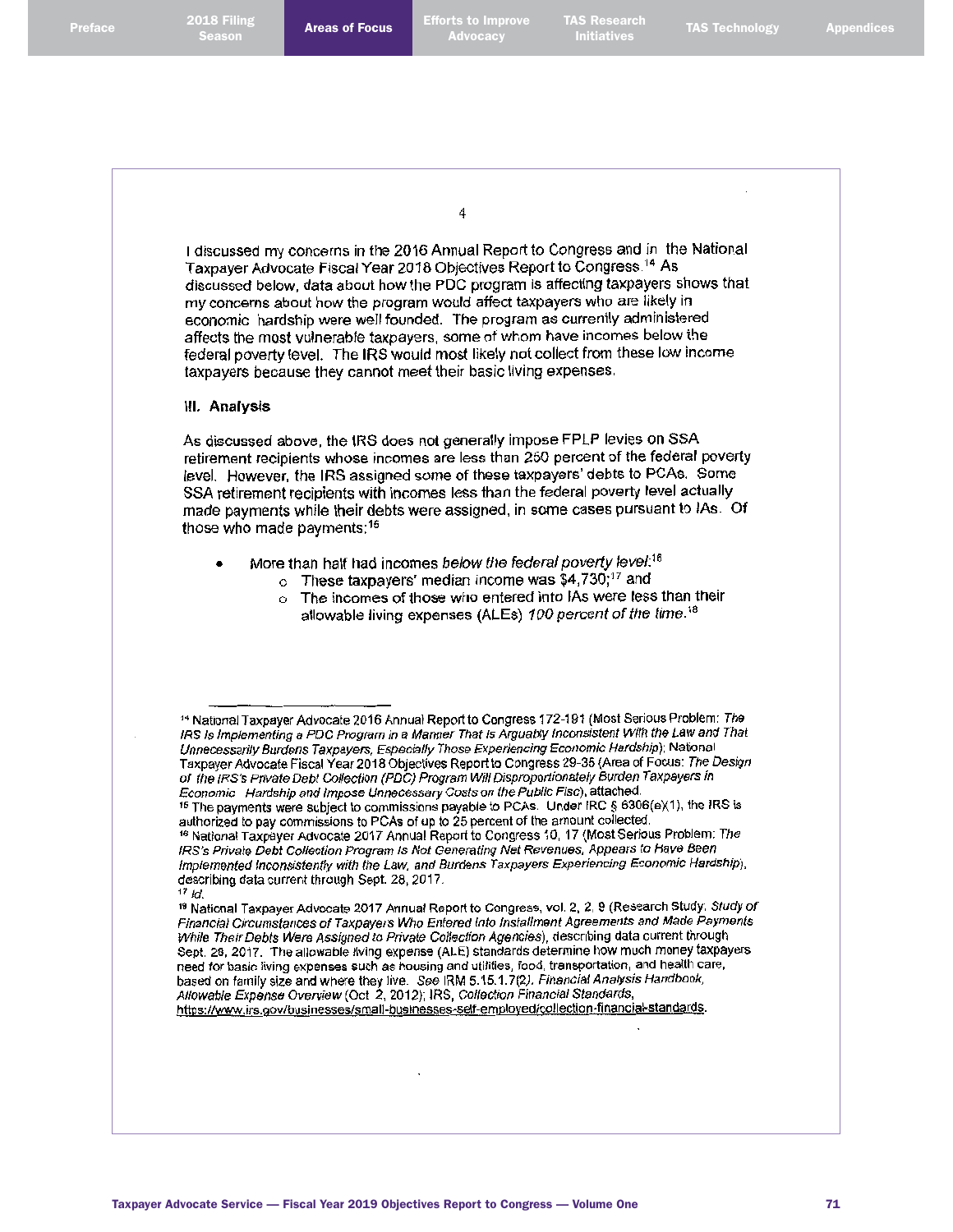|                   | 5                                                                                                                                                                                                                                                                                                                                                                                                                                                                                                                                           |
|-------------------|---------------------------------------------------------------------------------------------------------------------------------------------------------------------------------------------------------------------------------------------------------------------------------------------------------------------------------------------------------------------------------------------------------------------------------------------------------------------------------------------------------------------------------------------|
|                   | 42 percent had incomes at or above the federal poverty level and below<br>250 percent of the federal poverty level: <sup>19</sup><br>$\circ$ These taxpayers' median income was \$19,542; <sup>20</sup> and<br>The incomes of those who entered into IAs were less than their<br>O<br>ALEs 100 percent of the time. <sup>21</sup>                                                                                                                                                                                                           |
|                   |                                                                                                                                                                                                                                                                                                                                                                                                                                                                                                                                             |
|                   | In addition to showing how the PDC program burdens SSA retirement income<br>recipients, IRS data demonstrates the burden to taxpayers with incomes less than 250<br>percent of the federal poverty level in general. Overall, of taxpayers who made<br>payments while their debts were assigned to PCAs:                                                                                                                                                                                                                                    |
|                   | 19 percent had incomes below the federal poverty level: <sup>22</sup>                                                                                                                                                                                                                                                                                                                                                                                                                                                                       |
|                   | These taxpayers' median income was \$6,386; <sup>23</sup> and<br>$\circ$<br>The incomes of those who entered into IAs were less than their                                                                                                                                                                                                                                                                                                                                                                                                  |
|                   | $\circ$<br>allowable living expenses (ALEs) 100 percent of the time. <sup>24</sup>                                                                                                                                                                                                                                                                                                                                                                                                                                                          |
|                   | 25 percent had incomes at or above the federal poverty level and below                                                                                                                                                                                                                                                                                                                                                                                                                                                                      |
|                   | 250 percent of the federal poverty level: 25<br>$\circ$ These taxpayers' median income was \$23,096; <sup>26</sup> and                                                                                                                                                                                                                                                                                                                                                                                                                      |
|                   | The incomes of those who entered into IAs were less than their<br>$\circ$                                                                                                                                                                                                                                                                                                                                                                                                                                                                   |
|                   | ALEs 84 percent of the time. <sup>27</sup>                                                                                                                                                                                                                                                                                                                                                                                                                                                                                                  |
| <sup>20</sup> id. | <sup>19</sup> National Taxpayer Advocate 2017 Annual Report to Congress 10, 17 (Most Serious Problem: The<br>IRS's Private Debt Collection Program Is Not Generating Net Revenues, Appears to Have Been<br>implemented inconsistently with the Law, and Burdens Taxpayers Experiencing Economic Hardship),<br>describing data current through Sept. 28, 2017.<br><sup>21</sup> Individual Returns Transaction File (IRTF), Information Returns Master File (IRMF), Compliance Data<br>Warehouse (CDW), data current through Sept. 28, 2017. |
| $23$ /d. at 14.   | <sup>22</sup> National Taxpayer Advocate 2017 Annual Report to Congress 10, 15 (Most Serious Problem: The<br>IRS's Private Debt Collection Program Is Not Generating Net Revenues, Appears to Have Been<br>Implemented Inconsistently with the Law, and Burdens Taxpayers Experiencing Economic Hardship),<br>describing data current through Sept. 28, 2017.                                                                                                                                                                               |
| Sept. 28, 2017.   | <sup>24</sup> National Taxpayer Advocate 2017 Annual Report to Congress, vol. 2, 2, 9 (Research Study: Study of<br>Financial Circumstances of Taxpayers Who Entered Into Installment Agreements and Made Payments<br>While Their Debts Were Assigned to Private Collection Agencies), describing data current through                                                                                                                                                                                                                       |
|                   | <sup>25</sup> National Taxpayer Advocate 2017 Annual Report to Congress 10, 15 (Most Serious Problem: The<br>IRS's Private Debt Collection Program Is Not Generating Net Revenues, Appears to Have Been<br>Implemented Inconsistently with the Law, and Burdens Taxpayers Experiencing Economic Hardship),<br>describing data current through Sept. 28, 2017.                                                                                                                                                                               |
| <sup>26</sup> [d. | 27 National Taxpayer Advocate 2017 Annual Report to Congress, vol. 2, 2, 8 (Research Study: Study                                                                                                                                                                                                                                                                                                                                                                                                                                           |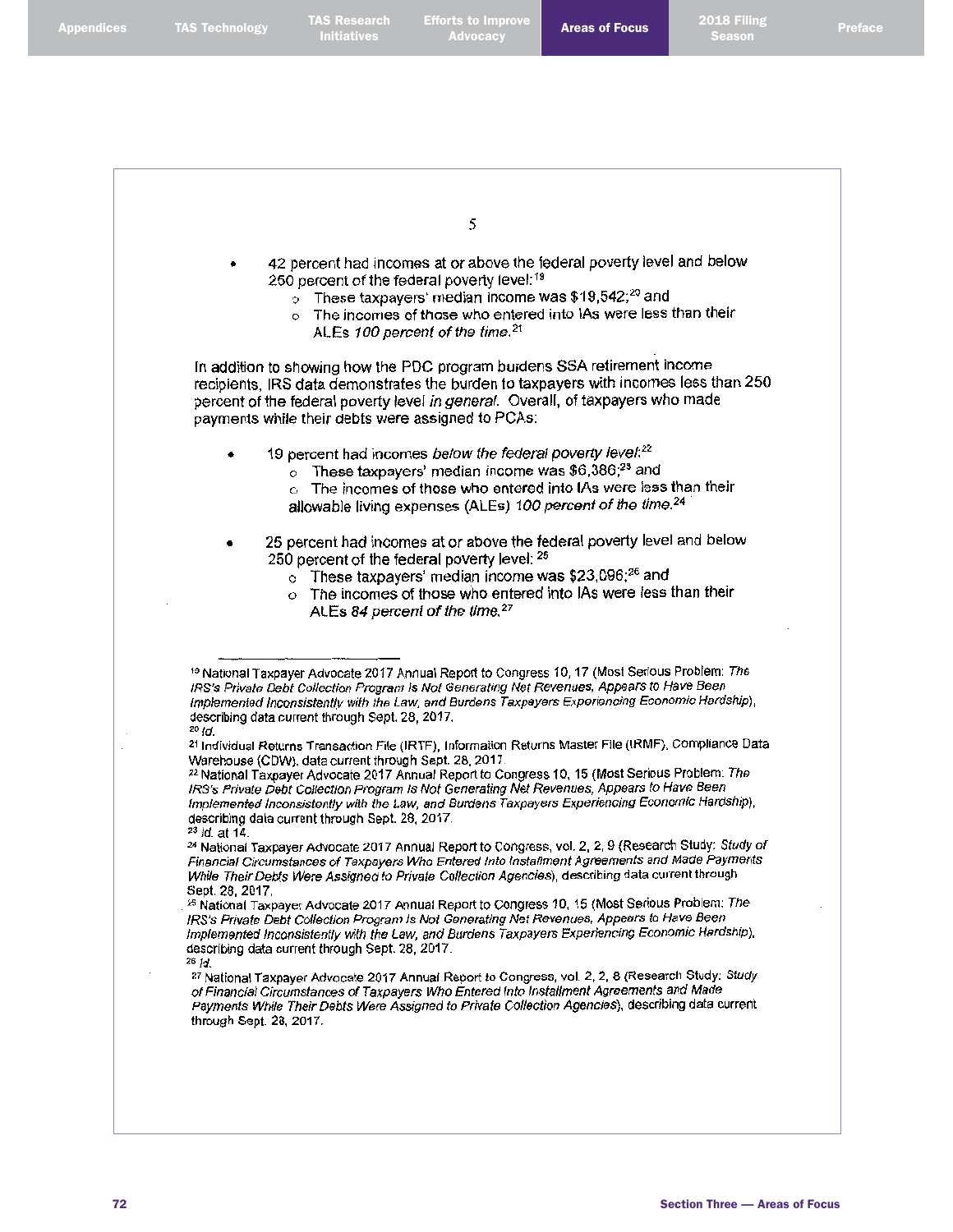Areas of Focus Efforts to Improve Advocacy

6

The PDC program was intended to assist the IRS in collecting debts from taxpayers who could afford to pay but the IRS was not able to address because of resource constraints. It was not intended to collect payments from taxpayers who, under the IRS's own ALE guidelines, cannot afford to pay the tax without rendering themselves and their families unable to pay their basic living expenses. Thus, based on IRS data about how the PDC program is operating, I believe the debts of all taxpayers whose incomes are less than 250 percent of the federal poverty level should be excluded from assignment to PCAs.

#### IV. Requested Actions

Because the IRS has refused to revise its procedures, I am issuing this TAD to protect the rights of taxpayers and prevent undue burden. In light of the significant harm taxpayers are suffering as a result of the IRS's failure to act, I direct you to take the following actions:

> Do not assign to private collection agencies the debt of any taxpayer whose income was less than 250 percent of the federal poverty level, as shown on the taxpayer's most recent return filed in the last three years, or if no return was filed in the last three years, as shown on the Information Returns Master File (IRMF) wage and Form 1099 income for the most recent year data is available.

Please provide a written response to this TAD on or before June 25, 2018, or elevate this TAD to the Deputy Commissioner for Services and Enforcement within ten (10) calendar days of the date on this TAD. If you are complying with this TAD, the actions above must be completed no later than July 25, 2018. Please send any response or questions to me, with a copy to TAS Attorney Advisor Jill MacNabb.

#### Attachments

- 1. National Taxpayer Advocate 2016 Annual Report to Congress 172-191 (Most Serious Problem: The IRS Is Implementing a PDC Program in a Manner That Is Arguably Inconsistent With the Law and That Unnecessarily Burdens Taxpayers, Especially Those Experiencing Economic Hardship).
- 2. National Taxpayer Advocate Fiscal Year 2018 Objectives Report to Congress 29- 35 (Area of Focus: The Design of the IRS's Private Debt Collection (PDC) Program Will Disproportionately Burden Taxpayers in Economic Hardship and Impose Unnecessary Costs on the Public Fisc).
- 3. National Taxpayer Advocate 2017 Annual Report to Congress 10-21(Most Serious Problem: The IRS's Private Debt Collection Program Is Not Generating Net Revenues, Appears to Have Been Implemented Inconsistently with The Law, and Burdens Taxpayers Experiencing Economic Hardship).
- 4. National Taxpayer Advocate 2017 Annual Report to Congress vol. 2, 1-11 (Research Study: Study of Taxpayers Who Entered Into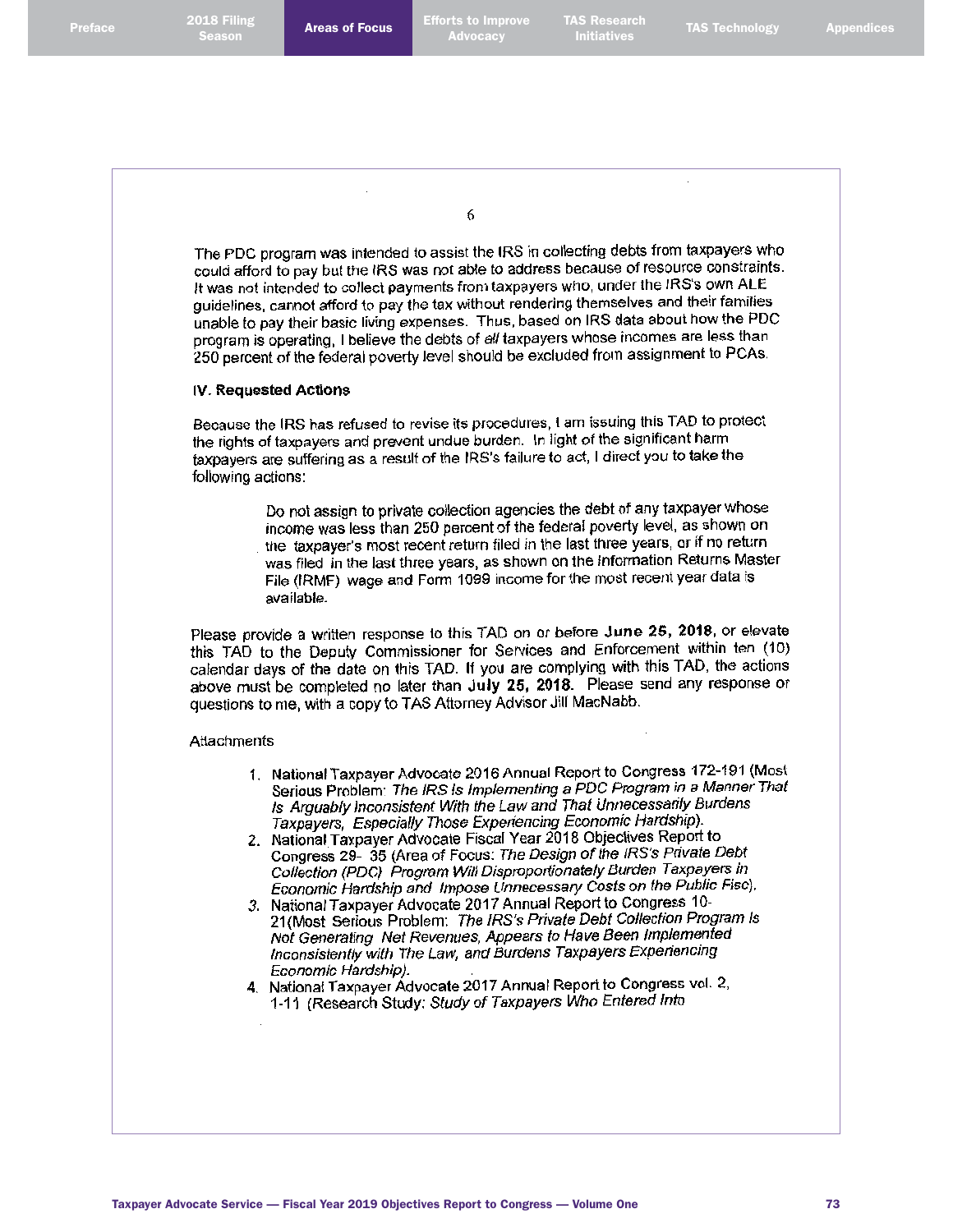Appendices TAS Technology TAS Research Initiatives

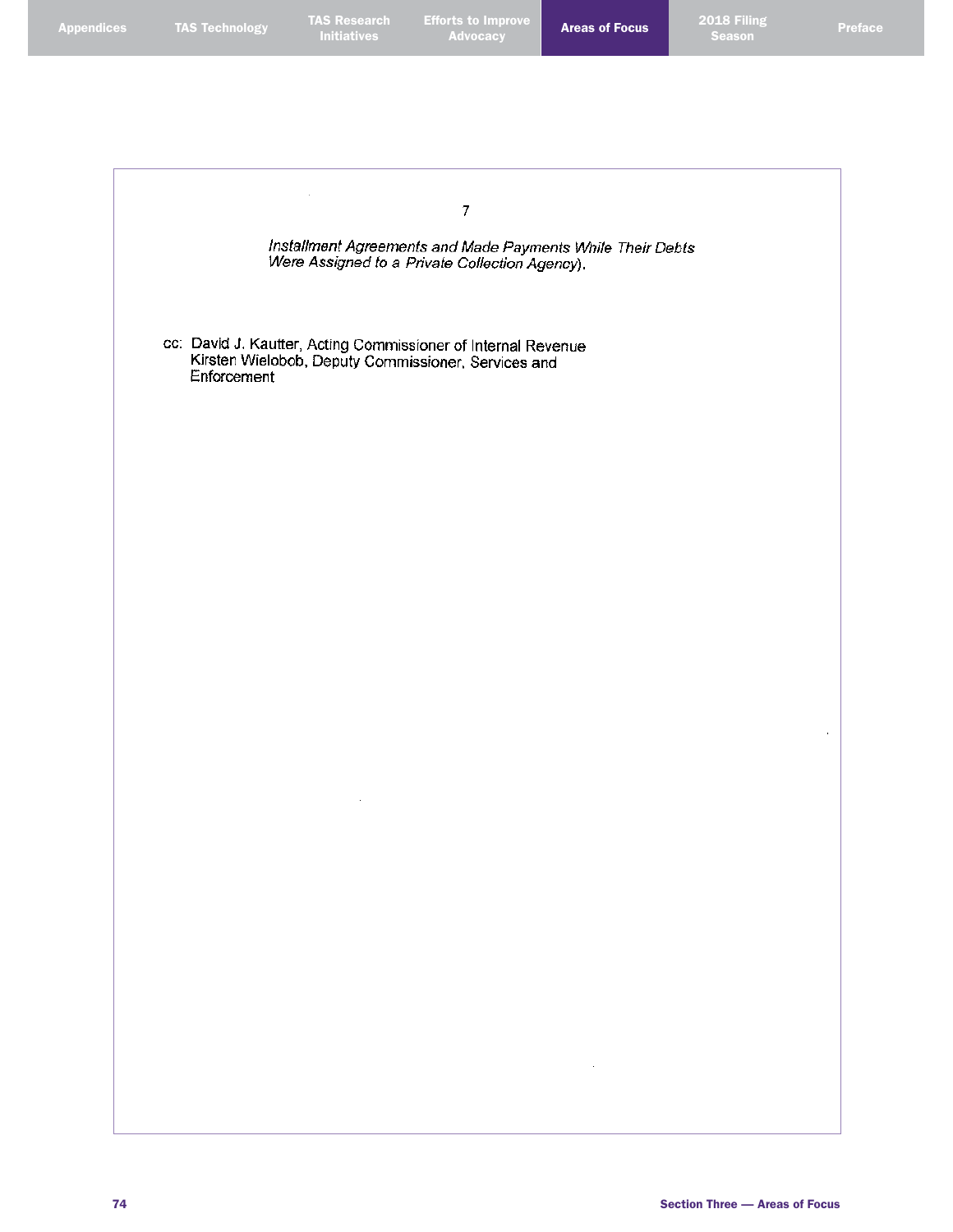| $-7.7$ |      |  |
|--------|------|--|
|        | ના ત |  |

118 Filing **Areas of Focus** Efforts to Improve **Container** 

| <b>COMMISSIONER</b><br>SMALL BUSINESS/SELF-EMPLOYED DIVISION | DEPARTMENT OF THE TREASURY<br>INTERNAL REVENUE SERVICE<br>WASHINGTON, D.C. 20224                                                                                                                                                                                                                                                                                                                                                                                                                                                                                                                                                  |
|--------------------------------------------------------------|-----------------------------------------------------------------------------------------------------------------------------------------------------------------------------------------------------------------------------------------------------------------------------------------------------------------------------------------------------------------------------------------------------------------------------------------------------------------------------------------------------------------------------------------------------------------------------------------------------------------------------------|
|                                                              | MAY 14 2018                                                                                                                                                                                                                                                                                                                                                                                                                                                                                                                                                                                                                       |
|                                                              |                                                                                                                                                                                                                                                                                                                                                                                                                                                                                                                                                                                                                                   |
|                                                              | MEMORANDUM FOR KIRSTEN B. WIELOBOB<br>DEPUTY COMMISSIONER, SERVICES AND ENFORCEMENT                                                                                                                                                                                                                                                                                                                                                                                                                                                                                                                                               |
| FROM:                                                        | Mary Beth Murphy Mun Bit Number                                                                                                                                                                                                                                                                                                                                                                                                                                                                                                                                                                                                   |
| SUBJECT:                                                     | Taxpayer Advocate Directive 2018-1, Do Not Assign to Private<br>Collection Agencies the Debts of Taxpayers Whose Incomes<br>are Less Than 250 Percent of the Federal Poverty Level                                                                                                                                                                                                                                                                                                                                                                                                                                                |
|                                                              | In accordance with IRM 13.2.1.6.2 (TAD Appeal Process), I appeal the above<br>referenced Taxpayer Advocate Directive (TAD) dated April 23, 2018. The TAD directed<br>the Commissioner, Small Business/Self Employed Division to take the following action:                                                                                                                                                                                                                                                                                                                                                                        |
|                                                              | Do not assign to collection agencies the debt of any taxpayer whose income was<br>less than 250 percent of the federal poverty level, as shown on the taxpayer's<br>most recent filed return in the last three years, or if no return was filed in the last<br>three years, as shown on the Information Returns Master File (IRMF) wage and<br>Form 1099 income for the most recent year data is available.                                                                                                                                                                                                                       |
|                                                              | In short, I disagree with this directive and appeal the action. The directive to exclude<br>cases is not authorized in the Internal Revenue Code (IRC). Congress defined the debts<br>that must be collected under qualified tax collection contracts in IRC § 6306(c) and<br>those that may not be collected under such contracts in IRC § 6306(d). The law does<br>not exclude taxpayers whose income is below 250 percent of the federal poverty level.<br>The IRS does not have the legal authority to expand on or change the law. Therefore,<br>the IRS cannot implement this exclusion as it is outlined in the directive. |
|                                                              | However, the specific issues raised in the TAD are addressed as follows:                                                                                                                                                                                                                                                                                                                                                                                                                                                                                                                                                          |
|                                                              | Redefining the term "potentially collectible inventory" is inconsistent with<br>established IRS collection practices which Congress understood                                                                                                                                                                                                                                                                                                                                                                                                                                                                                    |
|                                                              | We agree that the term, "potentially collectible inventory", is not defined in the statute or<br>Treasury regulations. However, the IRS defines it as the inventory of accounts to which<br>Collection could apply resources; it does not include accounts in payment arrangement                                                                                                                                                                                                                                                                                                                                                 |
|                                                              |                                                                                                                                                                                                                                                                                                                                                                                                                                                                                                                                                                                                                                   |
|                                                              |                                                                                                                                                                                                                                                                                                                                                                                                                                                                                                                                                                                                                                   |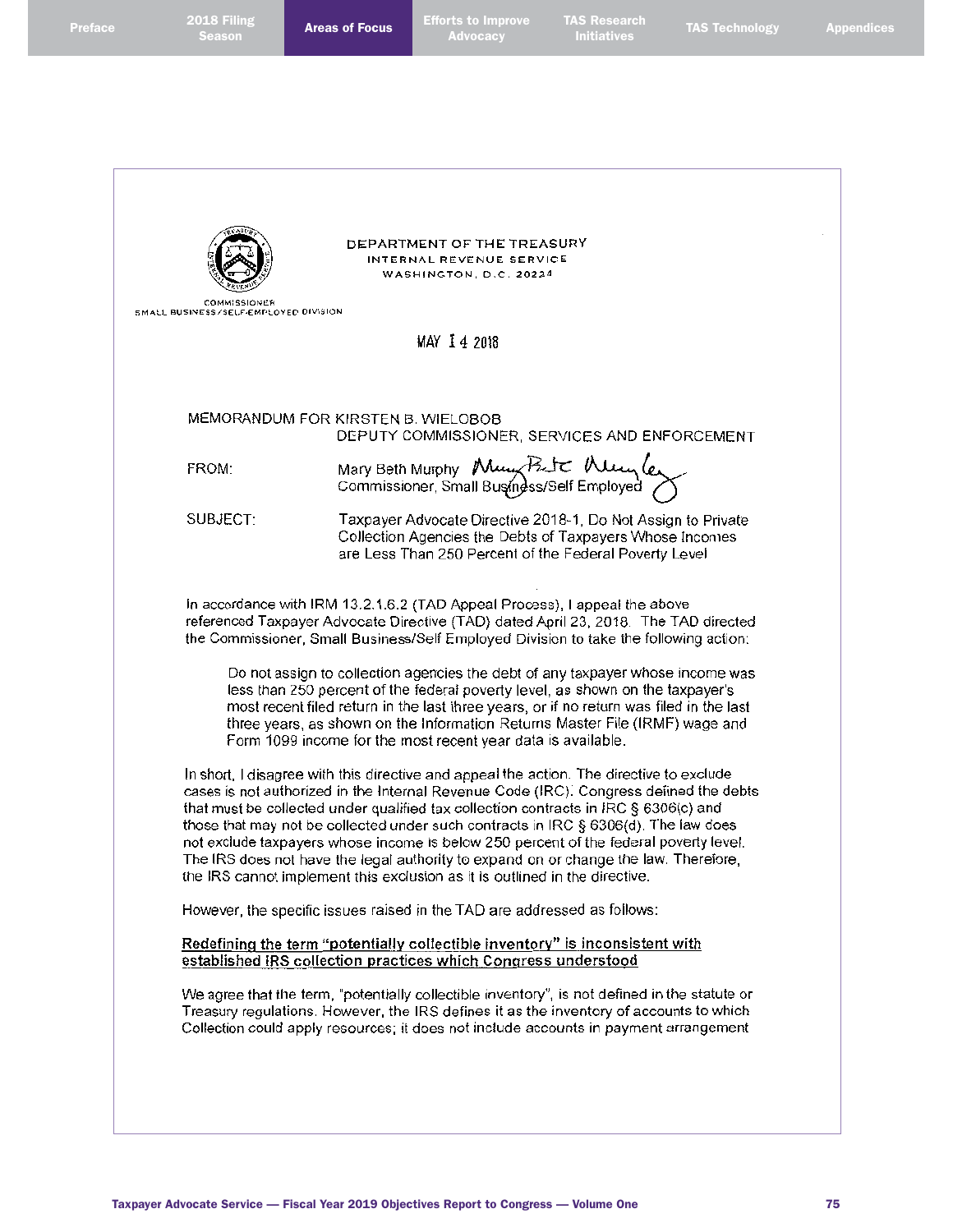status or determined to be uncollectible by the IRS. Use of this term within IRS was known to Congress when drafting the Private Debt Collection (PDC) statute. Altering the IRS definition for the purpose of implementing this directive would be inconsistent with established IRS collection practices which Congress understood.

### Reliance on 250 percent of the federal poverty level as a measure in unrelated programs, statutes, and draft legislation, does not support using that standard to exclude cases from PDC

The IRS does use 250 percent of the federal poverty level as a measure of "lowincome" so as to exclude taxpayer cases from the Federal Payment Levy Program (FPLP). Cases excluded from the FPLP are still subject to collection activity through other workstreams.

Similarly, there is no relationship between the recent statutory waiver of installment agreement user fees and the PDC program. To the contrary, excluding low-income taxpayers from the fee (under some circumstances) supports that Congress still expects such taxpayers to enter into installment agreements.

Finally, the recent proposed legislation for a similar exclusion from PDC in Taxpayer First Act, H.R. 5444, does not alter the IRS's collection practices under current law.

Taxpayers with incomes below 250 percent of the federal poverty level are not excluded from the IRS collection system and often make arrangements to pay in full

PCAs offer payment arrangements to taxpayers in a manner consistent with IRS installment agreement procedures. A taxpayer's proposal to pay is accepted without requesting financial information if the case meets certain criteria. However, if a taxpayer reports an inability to pay in full or through a payment arrangement, procedures are in place for the PCA to return the account to the IRS. Additionally, if a taxpayer assigned to a PCA indicates full payment or a payment arrangement would leave them in a hardship situation, the agency is required to return the account to the IRS.

Based on the reasons set forth above, I appeal the action outlined in the TAD. I respectfully request you rescind this TAD in accordance with the authority vested in delegation order 13-3.

Thank you for your consideration.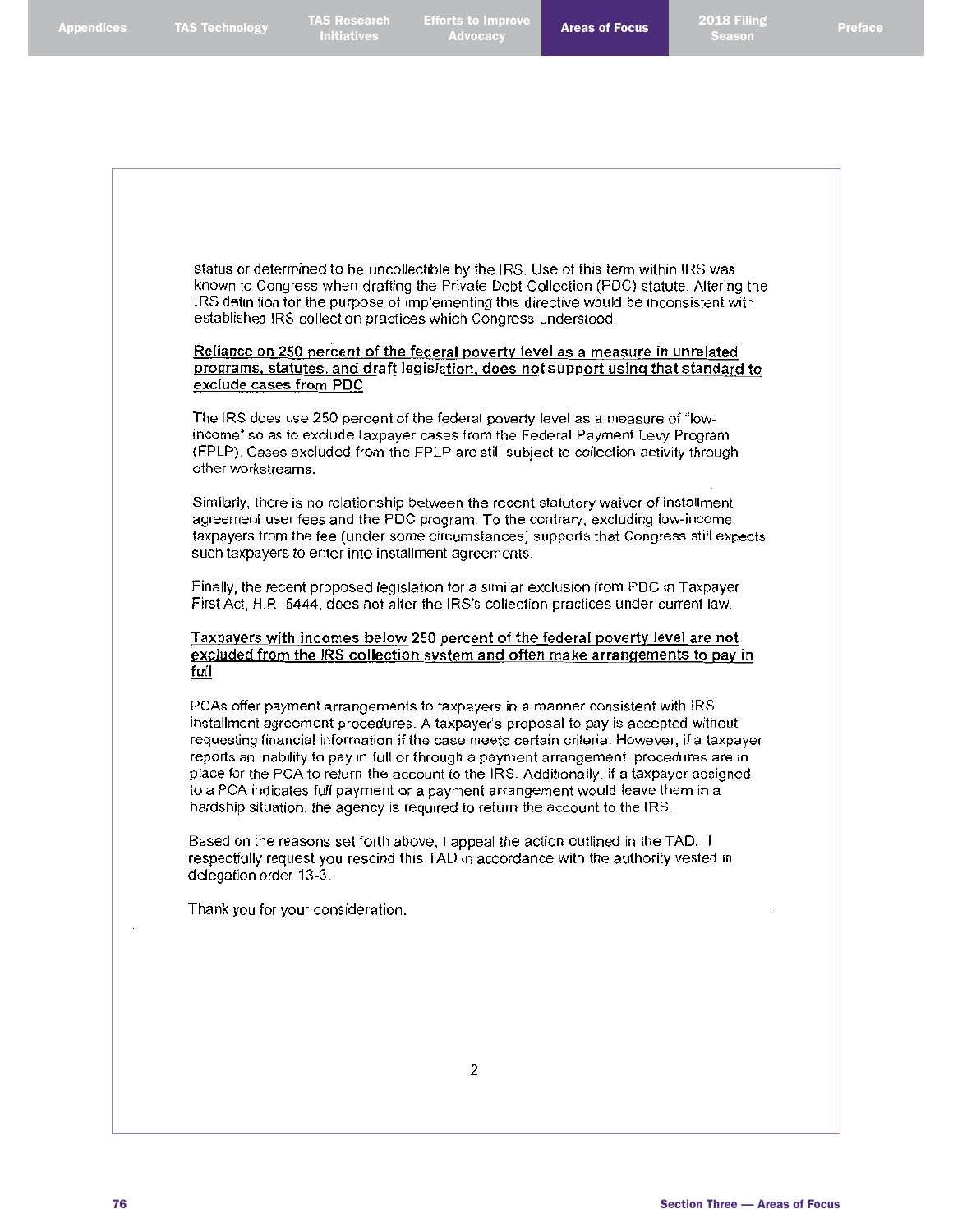|  | <b>Preface</b> |  |
|--|----------------|--|
|  |                |  |

2018 Filing<br>Season

118 Filing **Areas of Focus** Efforts to Improve **Container** 

TAS Research Initiatives TAS Technology Appendices

| <b>DEPUTY COMMISSIONER</b>                                                                                                                                                                        | DEPARTMENT OF THE TREASURY<br>INTERNAL REVENUE SERVICE<br>WASHINGTON, D.C. 20224<br>June 20, 2018                                                                                                                                                                                                                                                                                                                                                                                                                                                   |  |  |
|---------------------------------------------------------------------------------------------------------------------------------------------------------------------------------------------------|-----------------------------------------------------------------------------------------------------------------------------------------------------------------------------------------------------------------------------------------------------------------------------------------------------------------------------------------------------------------------------------------------------------------------------------------------------------------------------------------------------------------------------------------------------|--|--|
| MEMORANDUM FOR                                                                                                                                                                                    | NINA E. OLSON<br>NATIONAL TAXPAYER ADVOCATE                                                                                                                                                                                                                                                                                                                                                                                                                                                                                                         |  |  |
| FROM:                                                                                                                                                                                             | Kirsten Wielobob (cr32<br>Deputy Commissioner for Services and Enforcement                                                                                                                                                                                                                                                                                                                                                                                                                                                                          |  |  |
| SUBJECT:<br>Taxpayer Advocate Directive 2018-1, Do Not Assign to<br>Private Collection Agencies the Debts of Taxpayers Whose<br>Incomes are Less Than 250 Percent of the Federal Poverty<br>Level |                                                                                                                                                                                                                                                                                                                                                                                                                                                                                                                                                     |  |  |
|                                                                                                                                                                                                   |                                                                                                                                                                                                                                                                                                                                                                                                                                                                                                                                                     |  |  |
|                                                                                                                                                                                                   | Do not assign to collection agencies the debt of any taxpayer whose income was<br>less than 250 percent of the federal poverty level, as shown on the taxpayer's<br>most recent filed return in the last three years, or if no return was filed in the last<br>three years, as shown on the Information Returns Master File (IRMF) wage and<br>Form 1099 income for the most recent year data is available.<br>Under Delegation Order 13-3, I am rescinding the TAD for the reasons described in the<br>Commissioner, SB/SE's May 14, 2018, appeal. |  |  |
|                                                                                                                                                                                                   | The law is specific about the categories of tax receivables that should be excluded from<br>referral to private collection agencies. See IRC § 6306(d). Neither the statute nor the<br>Conference Report accompanying its enactment includes the exclusion requested in the<br>TAD, See H.R. Rept. No. 114-357, at 532-536 (2015).                                                                                                                                                                                                                  |  |  |
| 124 Stat. 119 (2010).                                                                                                                                                                             | The TAD suggests that IRS rely on the bill passed by the U.S. House of<br>Representatives that contains the 250 percent income exclusion. While the bill<br>demonstrates the intent of the House, it does not alter enacted law. Enforcing the<br>language of a bill would upend the legislative process and would create significant<br>uncertainty about IRS' enforcement of enacted laws. See, e.g., Pub. L. No. 111-148,                                                                                                                        |  |  |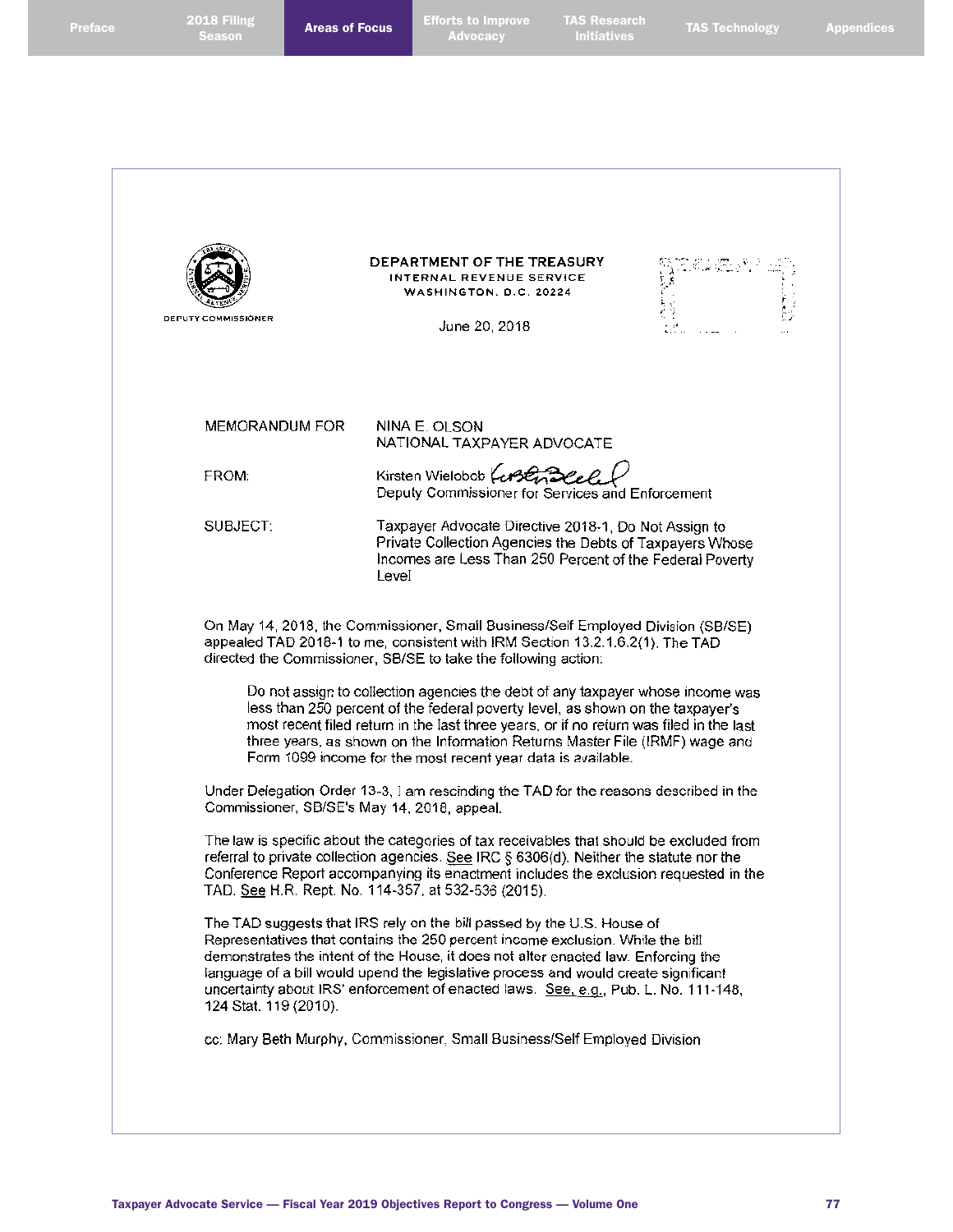| Appendices' |  |  |  |  |  |
|-------------|--|--|--|--|--|
|             |  |  |  |  |  |
|             |  |  |  |  |  |
|             |  |  |  |  |  |

| TAXPAYER<br>YOUR VOICE AT THE IRS<br>规 | The Office of the Taxpayer Advocate operates independently of any other IRS<br>OFFICE AND REPORTS DIRECTLY TO CONGRESS THROUGH THE NATIONAL TAXPAYER ADVOCATE.                                                                                                             |
|----------------------------------------|----------------------------------------------------------------------------------------------------------------------------------------------------------------------------------------------------------------------------------------------------------------------------|
|                                        | June 22, 2018                                                                                                                                                                                                                                                              |
|                                        |                                                                                                                                                                                                                                                                            |
| FROM:<br><b>SUBJECT:</b>               | MEMORANDUM FOR KIRSTEN WIELOBOB<br>DEPUTY COMMISSIONER FOR SERVICES<br><b>AND ENFORCEMENT</b><br>imerle<br>Nina E. Olsor<br>National Taxpayer Advocate<br>Taxpayer Advocate Directive 2018-1, Do Not Assign to<br>Private Collection Agencies the Debts of Taxpayers Whose |
|                                        | Incomes Are Less Than 250 Percent of the Federal Poverty<br>Level                                                                                                                                                                                                          |

On April 23, 2018, I issued a Taxpayer Advocate Directive (TAD) to the Commissioner, Small Business Self Employed Division (SB/SE), directing the IRS not to assign to PCAs the debt of any taxpayer whose income is less than 250 percent of the federal poverty level. On May 14, 2018, the SB/SE Commissioner appealed the TAD to you. The memorandum appealing the TAD does not indicate that any other person was intended to receive a copy of the appeal, and I was not provided a copy of the appeal at that time.

On June 20, 2018, you rescinded the appealed TAD "for the reasons described in the Commissioner, SB/SE's May 14, 2018 appeal." I became aware that the SB/SE Commissioner had appealed the TAO for the first time when I read your June 20, 2018 memo. Therefore, I did not have an opportunity to review the SB/SE Commissioner's response, consider her concerns, and potentially modify my recommendation prior to your response. I did not have an opportunity, as I ordinarily do, to submit a memo to you responding to the SB/SE Commissioner's concerns.

On June 21, I obtained a copy of the SB/SE Commissioner's appeal, which I will now review. I will likely issue another TAD proposing an alternative means of addressing this problem, in light of evidence about how the program continues to harm taxpayers. As I noted in my 2017 Annual Report to Congress, in roughly the first six months of the PDC program (April 10-September 28, 2017), the recent returns of 4,141 taxpayers who